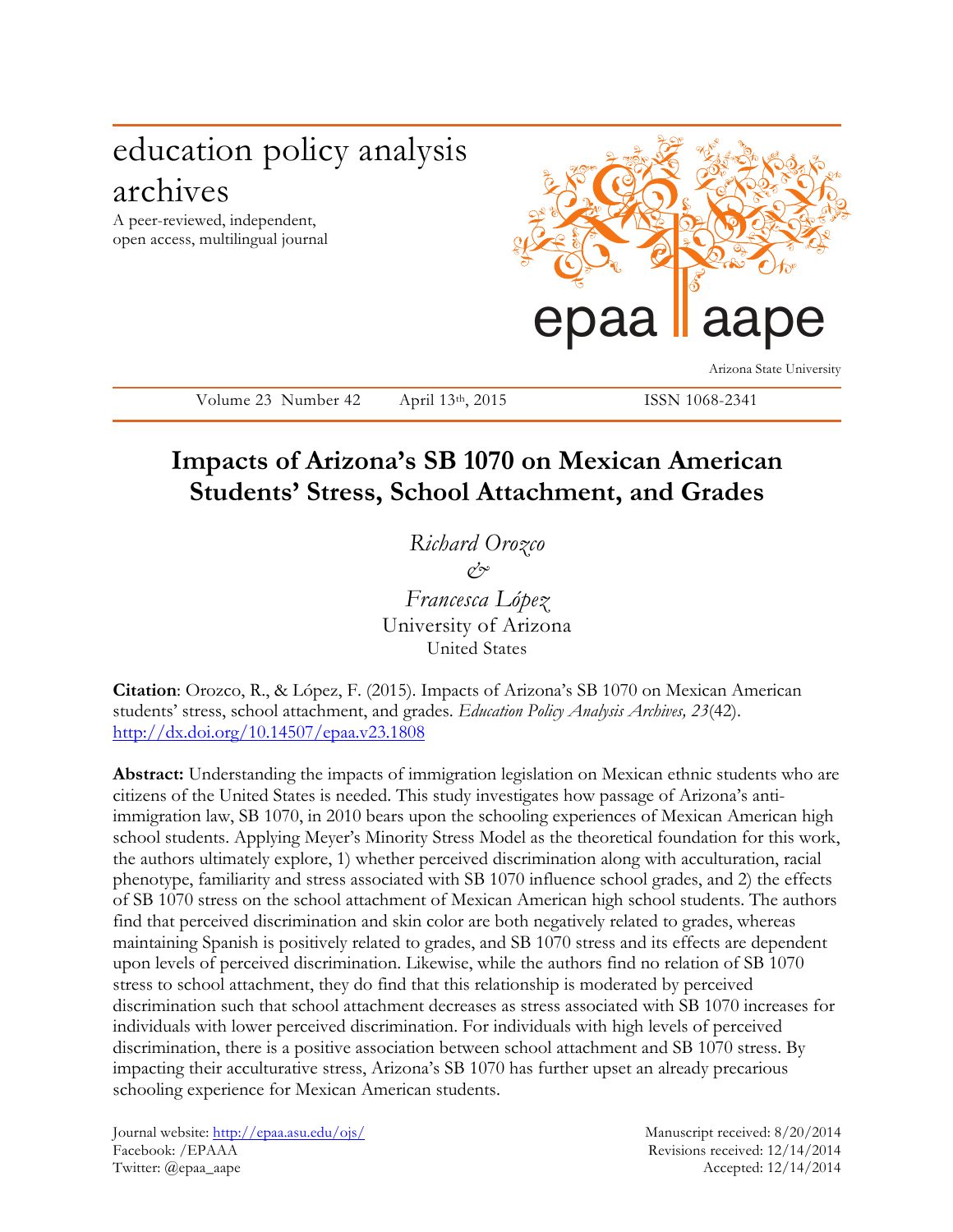**Keywords:** Arizona's SB 1070; Mexican American students; discrimination; acculturative stress; grades; school attachment

## **Impactos de la SB 1070 de Arizona sobre el Estrés, el Apego y las Notas Escolares de Estudiantes Mexicoamericanos**

**Resumen:** Son necesarios estudios que comprendan los impactos de las leyes de inmigración sobre los estudiantes mexicanos que son ciudadanos de los Estados Unidos. Este estudio investiga cómo la ley anti-inmigrante de Arizona, SB 1070, en 2010 influye sobre las experiencias escolares de los estudiantes mexicanos de secundaria en los EEUU. Utilizando el Modelo de Estrés de Minorías de Meyer como el fundamento teórico de este trabajo, los autores exploran, 1) si la percepción de discriminación junto con la aculturación, fenotipo racial, familiaridad y el estrés asociado con la SB 1070 afectan las notas escolares y 2) los efectos de la ley SB 1070 en el apego hacia la escuela de los estudiantes mexicanos de secundaria estadounidenses. Los autores encuentran que la discriminación percibida y color de la piel se relacionan negativamente con las notas, mientras que el mantenimiento de Español está positivamente relacionada con los notas, y el estrés y los efectos de la SB 1070 dependen de los niveles de discriminación percibida. Del mismo modo, mientras que los autores no encuentran relación entre estrés de la SB 1070 y el apego a la escuela, encuentran que esta relación es moderada por la discriminación percibida y que el apego escolar disminuye a medida que el estrés asociado con la SB 1070 aumenta para los individuos con menor percepción de discriminación. Para las personas con altos niveles de discriminación, hay una asociación positiva entre el apego escolar y SB 1070 estrés. Impactando el estrés por aculturación, SB 1070 de Arizona genera una experiencia escolar aún más incomoda a la ya precaria experiencia de los estudiantes mexicoamericanos. **Palabras clave:** SB 1070 de Arizona; Estudiantes mexicoamericanos; discriminación; estrés de aculturación; grados; apego escolar

## **Impactos Arizona SB 1070 sobre o Stress, de Fixação e de Escola Graus de Estudantes Americanos Mexicanos**

**Resumo:** São necessários estudos para entender os impactos das leis de imigração sobre os estudantes mexicanos que são cidadãos dos Estados Unidos. Este estudo investiga como a lei antiimigrante Arizona SB 1070 de 2010 influenciou as experiências escolares dos alunos do ensino médio mexicanos dos EUA. Usando o Modelo Estresse de Minorias do Meyer como fundamentação teórica, os autores exploram 1) se a percepção de discriminação, aculturação, fenótipo racial, familiaridade e estresse associado com a SB 1070 afeta as notas escolares e 2) os efeitos da SB 1070 sobre o apego à escola de estudantes mexicanos do ensino médio americano. Os autores descobriram que a discriminação percebida e cor da pele se relacionam negativamente com as notas, manter o espanhol se relaciona positivamente com as notas, e estresse e os efeitos da SB 1070 dependerá dos níveis de discriminação percebida. Da mesma forma, enquanto os autores não encontraram nenhuma relação entre o estresse do SB 1070 e apego à escola, eles acham que essa relação é moderada por a percepção de discriminação e o apego escolar diminui à medida que o estresse associado com a SB 1070 aumenta para os indivíduos com menor percepção de discriminação. Para as pessoas com altos níveis de discriminação, há uma associação positiva entre o apego escolar e o stress da SB 1070. Impactando os níveis de estresse e aculturação, a lei Arizona SB 1070 cria uma experiência escolar ainda mais desconfortável para a já precária experiência dos estudantes americanos mexicanos.

**Palavras-chave:** Arizona SB 1070; Estudantes mexicano-americanos; discriminação; aculturação stress; graus; apego escola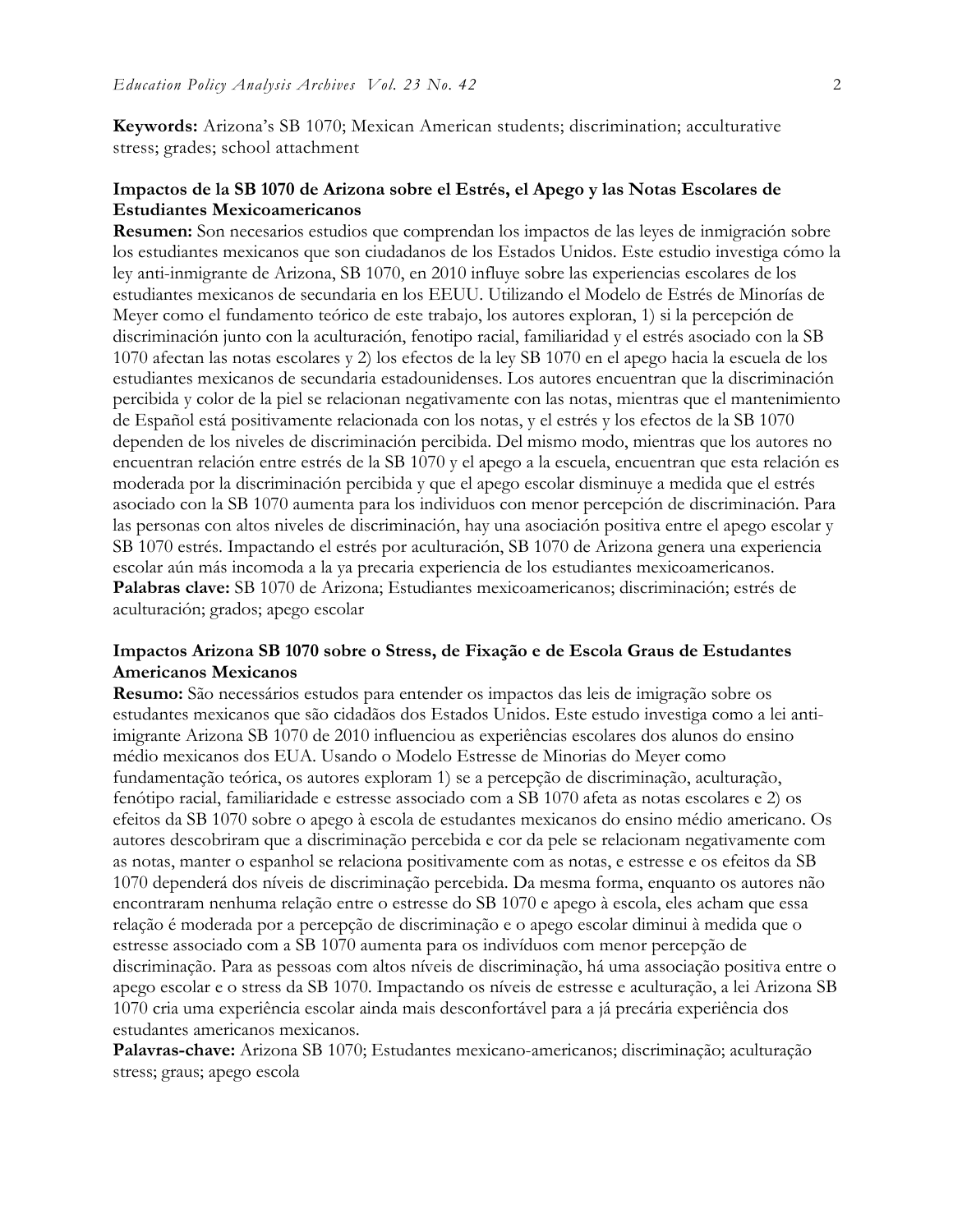## **Introduction**

Arizona's *Support Our Law Enforcement and Safe Neighborhoods Act*, introduced as Senate Bill 1070 (hereafter, SB 1070) and its amendment, House Bill 2162 (hereafter, HB 2162) 1 , were passed in 2010. In its final draft, the bill, among its many provisions, requires in part that law enforcement officials in the state, upon any legal stop, detention, or arrest, shall, "where reasonable suspicion exists that the person is an alien … determine the immigration status of the person" (Arizona HB 2162, 2010). Shortly after passage, legal challenges emerged that resulted in the Supreme Court striking down several of the bill's provisions. Nevertheless, the Court upheld section 2(B) of HB 2162 (*Arizona v. United States*, 2012), the provision described above. This *show me your papers* provision racially profiles citizens and non-citizens of the U.S. alike whether documented or undocumented (Provine, 2010). Because all Mexican heritage people in the state are subject to this profiling, Mexican American students in Arizona's schools may suffer the consequences of SB 1070s directives. These consequences may be physical insofar as any Mexican American could be stopped by law enforcement and subsequently interrogated (Castro, 2011; Romero, 2006); however, Mexican American students may also experience psychological consequences that influence schooling experiences through stressors related to racial indignities including those that occur to them personally or to their environment (Sue, 2010).

Despite attempts by some school districts to provide improved experiences for Mexican American students by offering programs such as mariachi music and foklorico dancing, these programs may not include critical social analyses and Mexican American student academic progress has continued to be elusive. In this work we acknowledge the extant research suggesting that people of color may experience an increased fear of discrimination as the result of public policies at both the federal and state levels (Michelson, 2001; Pew Hispanic Center, 2007) and recognize the persistent, pervasive, and disproportionate miseducation of Mexican Americans nationally (Valencia, 2011), as well as Arizona's mainstream Eurocentric view of people of Mexican origin as deficient (Orozco, 2012). Thus, understanding the effects of larger socio-political arrangements is imperative to creating more equitable schools for Mexican American students. This work is intended to address this imperative by focusing on the effects of Arizona legislation and its pertinence to race/ethnicity and is grounded in the struggle to provide fair educational opportunities for Mexican American students, and others similarly situated, who have been historically underserved by U.S. schools. As such, this study is aimed at contributing to an understanding of the effects of immigration legislation upon students of Mexican heritage who are U.S. citizens and who are either English-Spanish bilingual or monolingual English speakers.

In the quantitative study presented here, we assess the dynamics of stress as it relates to SB 1070, acculturation, and perceived discrimination and how these in turn are associated with Mexican American high school students' attachment to school and grades. The specific research questions we address are:

- 1. Are perceived discrimination, acculturation, racial phenotype, familiarity with SB 1070 and its associated stress related to acculturative stress?
- 2. Does perceived discrimination moderate the effects of acculturative stress on stress associated with SB 1070?
- 3. In consideration of the saliency of perceived discrimination in acculturative stress, what is the relationship between perceived discrimination, along with acculturation, ethnic

<sup>&</sup>lt;sup>1</sup> While much of the current work engages the amendment offered in HB 2162, we will refer to the bill mostly as SB 1070. We do so to avoid confusion and because the discourse regarding the bill has used SB 1070 as its referent.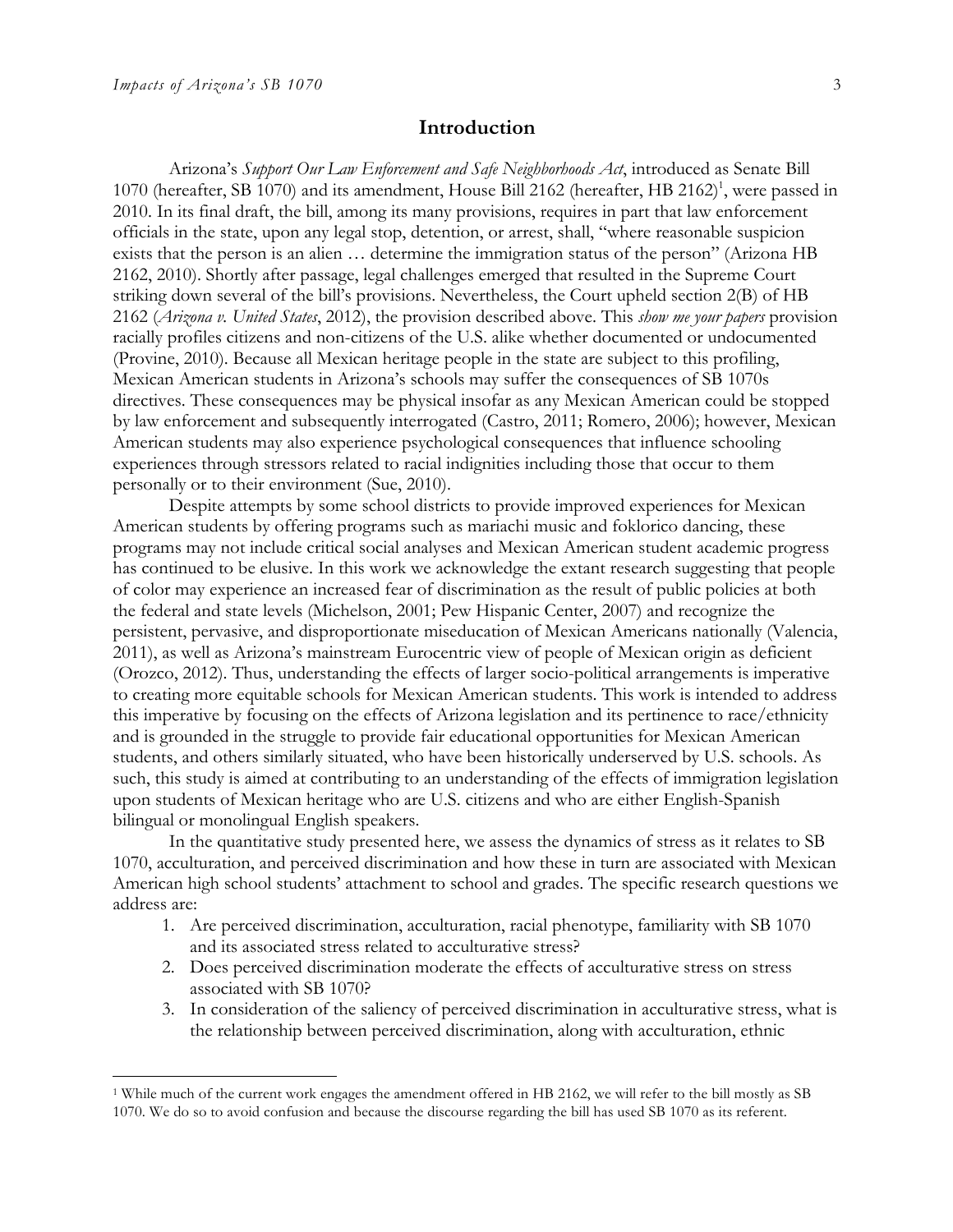identity, and racial phenotype (skin color and facial features) and self-reported school grades?

4. Is stress from SB 1070 associated with attachment to school? Does perceived discrimination moderate the effects of stress from SB 1070 on attachment to school?

In the sections that follow, we present the theoretical model within which this project was conducted. We then discuss Arizona legislation as it has pertained to race/ethnicity and immigration and SB 1070 within a historical context. Next, we review extant literature regarding Mexican heritage youth perceptions of discrimination, acculturative stress, and stress as it relates to school attachment and grades. After discussing our methods, we describe the results of this study and discuss its implications.

#### **Theoretical Model**

Originally conceived for studies of lesbian, gay, and bisexual (LGB) populations, Meyer's Minority Stress Model (MMSM) is used as the theoretical foundation for this study. The model posits that larger social conditions may produce increases in minority stress with subsequent negative effects on mental well-being (Meyer, 2003). In this model, *minority* stress is conceived as "the excess stress to which individuals from stigmatized social categories are exposed as a result of their social, often a minority, position" (Meyer, 2003, p. 675). Outlining specific social conditions and their consequences, Meyer explains mental health problems are the product of social experiences that are antagonistic and stressful as the result of prejudicial and discriminatory activities.

The role of macro-level arrangements is included in the model's propositions insofar as the norms of the dominant culture, as well as its social structures, are liable to create tensions for minorities since there is typically a lack of coherence to the norms of the minority group. Ultimately, Meyer (2003) describes three assumptions regarding minority stress: (a) It is unique in that the stress experienced by minorities is added to stressors endured by everyone; (b) It is *chronic* in that it is connected to established and maintained "social and cultural structures" (p. 676); (c) It is social in terms of its institutional and structural origins. In consideration of these assumptions, stress related to SB 1070, perceived discrimination, and acculturative stress are all likely to contribute to minority stress.

#### **Race/Ethnicity, Immigration, and SB 1070 in Arizona**

Legislation pertaining to race/ethnicity and immigration in Arizona did not begin with the passage of SB 1070. While some legislative history was clearly racial, the line between race/ethnicity and immigration has been quite blurred in other Arizona laws. Racially involved legislation in Arizona has included miscegenation law. The first such law passed in 1864, referred to as *The Howell Code* (Goff, 1967), prohibited the marriage of Whites to Blacks. One year later, the state's second territorial legislature added Native American and Chinese to the list of those prohibited from marrying Whites (Hardaway, 1986). Racial discrimination was further extended by the Arizona Alien Land Law of 1921. The Court's 1936 decision in *Takiguchi v. State* applied the law to Asians and effectively prevented them from owning land (Chin, Byrne Hessick, & Miller, 2012). Native Americans have also been subjected to disenfranchisement by the state. The Arizona State Constitution of 1912 held that, "No person under *guardianship* [emphasis added] … shall be qualified to vote at any election" (Az. Const., art. VII, § 2[c]). Native Americans in Arizona were disenfranchised by the Court's 1928 decision in *Porter v. Hall* that held Native Americans to be *wards* of the government and thus under its *guardianship* (Watkins, 2007). Although this decision was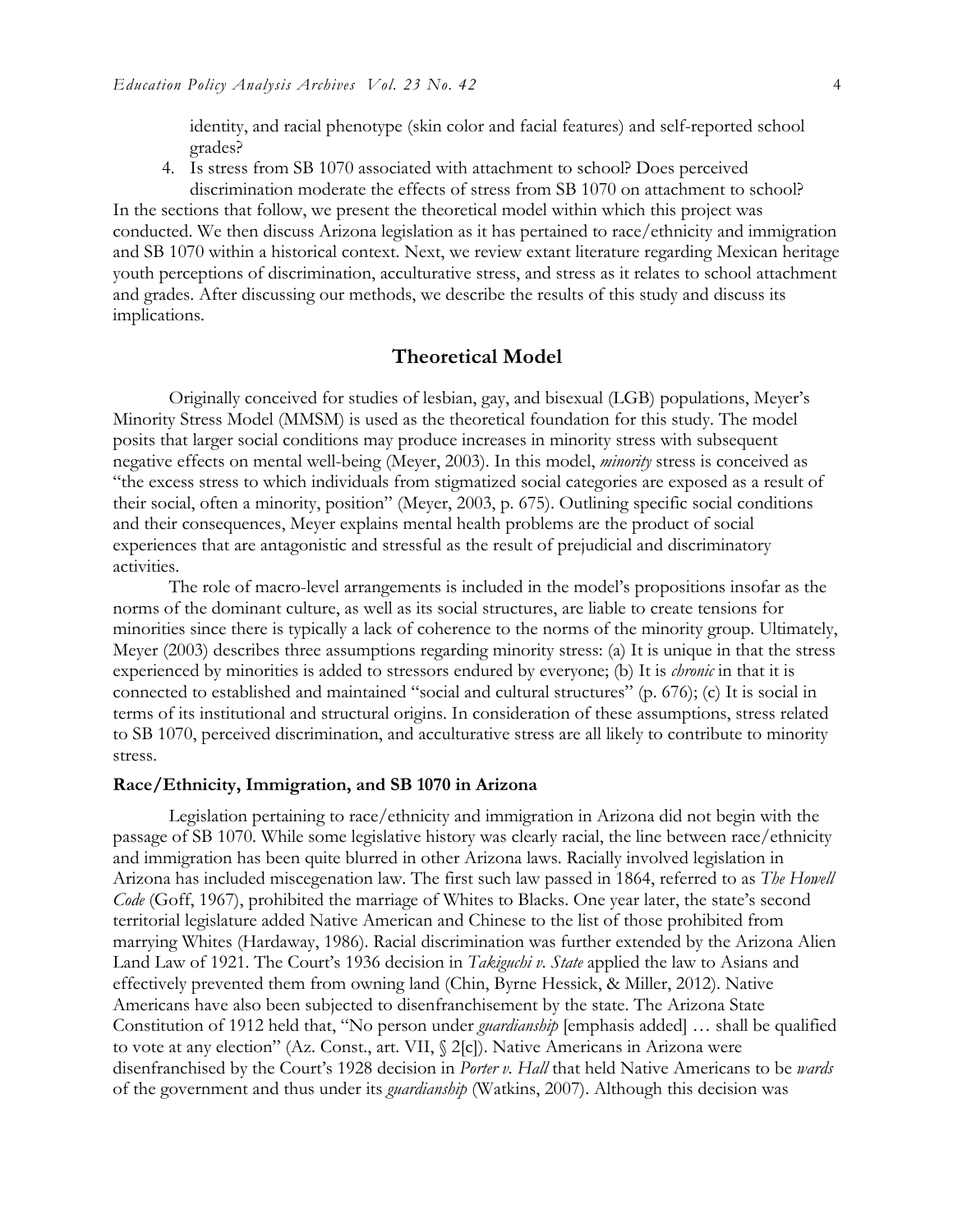overturned in 1948, the language of the Arizona State Constitution striking the term *guardianship* did not occur until the year 2000 (Watkins, 2007).

Demarcation of race/ethnicity and immigration issues has been vague in Arizona legislation. Although ostensibly intended to control immigration, the racial/ethnic implications of Arizona laws conflate the issues. Because the majority of immigrants in Arizona have been of Mexican descent, legislative rhetoric of immigration has been largely directed at this group (Provine, 2010). In the early 1970s, the U.S. Supreme Court found that an Arizona law attempting to deny public benefits to noncitizens legally in the state to be "violative of the Equal Protection Clause" (*Graham v. Richardson*, 1971) of the Fourteenth Amendment to the U.S. Constitution. However, the issue of proving citizenship before receiving public benefits (and registering to vote) resurfaced after Arizona voters approved Proposition 200 in 2004. Moreover, in the mid-1990s, a voter approved amendment to the Arizona Constitution that declared, "all political subdivisions of this State shall act in English and no other language" (*Yniquez v. Arizonans for Official English*, 1995), was declared in violation of the First Amendment to the U.S. Constitution. In the Court's opinion, the amendment's impact fell "almost entirely upon Hispanics … Since language is a close and meaningful proxy for national origin, restrictions on the use of language may mask discrimination against specific national origin groups" (*Yniquez v. Arizonans for Official English*, 1995).

While the Federal Court was able to identify language-restrictive legislation as discriminatory and temporarily sidetrack the efforts of *English Only* proponents in Arizona, the state would hedge the Court's decision by passing Proposition 203 in 2000. The initiative required public schools to implement Structured English Immersion (SEI) programs for English language learners (ELL), most of whom in Arizona are of Mexican heritage, where they would learn English for one year after which most students would be expected to transition to "mainstream classrooms" (AZ Rev Stat §15-752, 2013). Furthermore, in 2007, the Arizona State Board of Education adopted the 4-hour block SEI model with the goal of teaching English language fluency to ELLs in one year despite little support in education and language research that suggests that such a goal is attainable (Rios-Aguilar, González-Canche, & Moll, 2010). In effect, the 4-hour block segregates ELLs, mostly Mexican heritage students, from their peers for 4 hours daily.

In addition to Proposition 203, efforts to make English the official language of Arizona were furthered by the passage of Proposition 103 in 2006. Specifically, this proposition, which passed by a 3 to 1 margin, calls for English to be the official language of state business with the exception of communications in emergency events. The proposition had the effect of repealing the amendment to Arizona's constitution that was found to be unconstitutional in the *Yniquez v. Arizonans for Official English* case of 1995 (Cashman, 2009) described above. Ultimately, although some of the legislation presented here was blocked by the courts, SB 1070 garnered enough votes to pass through Arizona's legislature in 2010.

Impacts of SB 1070 have undoubtedly been mediated by the U.S. Supreme Court's decisions in 2012 to strike down three of the bill's provisions. However, the section of the bill popularly known as the *show me your papers* provision was allowed to go into effect and will be, therefore, the provision upon which we concentrate this section. As we note in the introduction to this essay, Section 2(B) of SB 1070 (as amended by section 3(B) of HB 2162) declares that law enforcement officials in the state, upon any legal stop, detention, or arrest, shall, "where reasonable suspicion exists that the person is an alien … determine the immigration status of the person" (Arizona HB 2162, 2010). The bill goes on to read, "(a) law enforcement official … may not consider race, color or national origin in implementing the requirements of this subsection *except to the extent permitted by the United States or Arizona Constitution*" (our italics, Arizona HB 2162, 2010). While this section represents only a small part of the entire bill, it is highly controversial as a consequence of its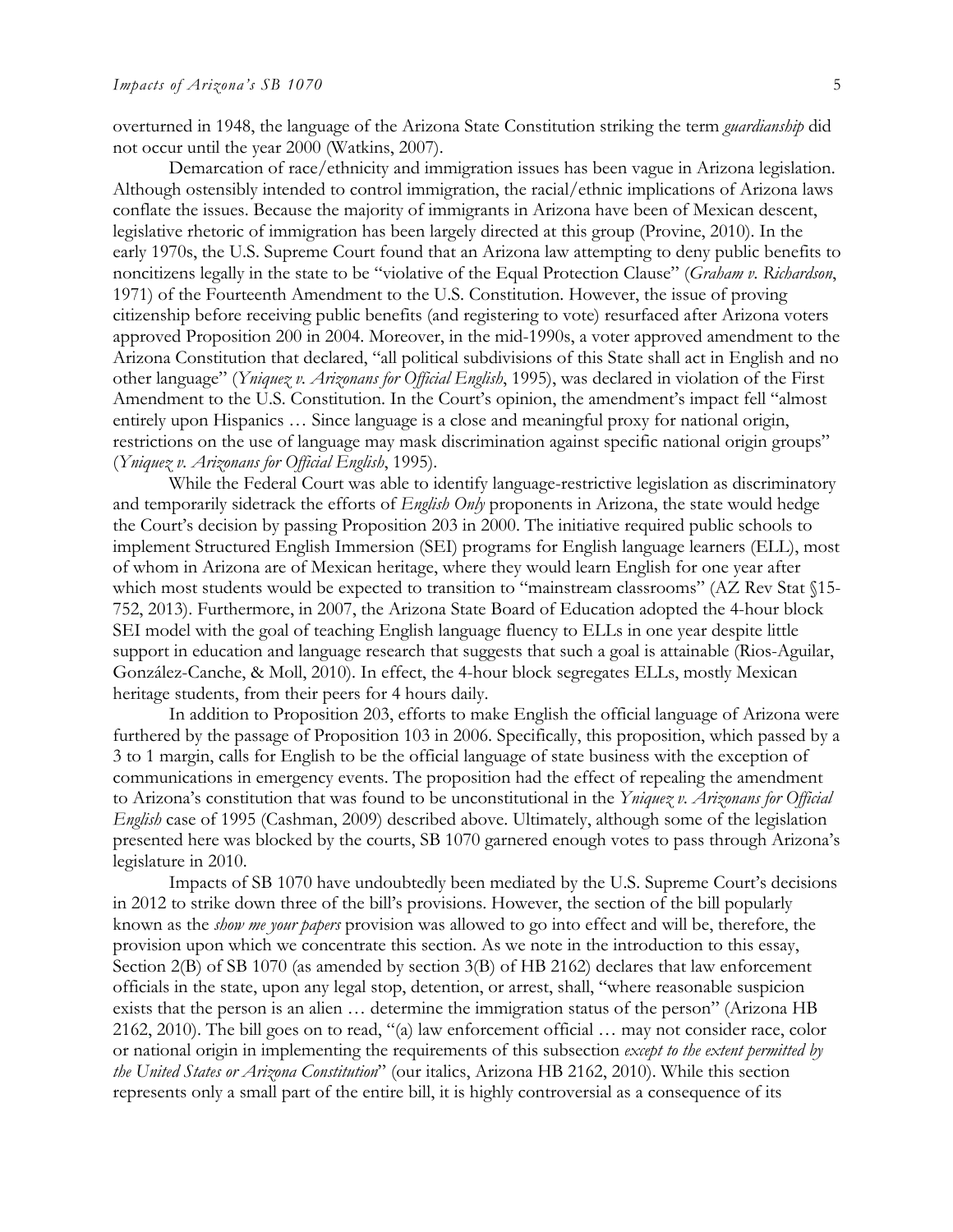potential for racial profiling (Chin et al., 2012). While the provision at first prohibits the consideration of race in its implementation, it immediately diminishes its own restriction by making exception to that which is *permitted by the United States or Arizona Constitution*. In other words, the consideration of race may be allowable so long as it is permitted by either the U.S. or Arizona Constitution. Chin, Byrne Hessick, and Miller (2012) describe case law at both levels that give direction to the use of race in immigration enforcement. In the 1975 case of *U.S. v. Brignoni-Ponce*, the U.S. Supreme Court ruled, "[t]he likelihood that any given person of Mexican ancestry is an alien is high enough to make Mexican appearance a relevant factor" (as cited in Chin et al., 2012, p. 67). However, this dictum was rejected in 2000 by the case of *U.S. v. Montero-Camargo* where the court opined that appearance is not a relevant factor in determining reasonable suspicion of a Latino when the area under consideration is highly populated by Latinos. At the state level, in the 1982 case of *State v. Graciano*, the Arizona Supreme Court found that "enforcement of immigration laws often involves a relevant consideration of ethnic factors" (as cited in Chin et al., 2012, p. 67). Thus, at both federal and state levels, lawful use of race (racial profiling) has been permitted, although not without argument at the federal level as described above in *U.S. v. Montero-Camargo*, as *relevant* in the enforcement of immigration policies. The courts' decisions that Mexican ethnic appearance is relevant in the determination of reasonable suspicion for stops and questioning allows enforcement of SB 1070 based in part on racial profiling (Chin et al., 2012). This brings to question whether or not such profiling creates stress for Mexican American students. However, before addressing this question, we discuss works that address perceived discrimination by Mexican heritage students in the United States, acculturative stress, school attachment, and grades. Such works are significant, for as noted above, public policies may result in the fear of discrimination for people of color (Michelson, 2001; Pew Hispanic Center, 2007).

### **Mexican Heritage Youth and Perceived Discrimination**

Dion and Kawakami's (1996) work investigating discrimination against both immigrants and people of color reveals that both perceived and real discrimination are significant insofar as they are markers of real discriminatory experiences that have a "psychological reality" (p. 204) for its victims. This reality occurs on a daily basis and includes not just prejudicial rhetoric based on hostile stereotypes, but also deleterious activities directed at people based on their race or ethnicity (Edwards & Romero, 2008). The studies highlighted below describe Mexican heritage youth perceptions of such discrimination, its effect on their schooling aspirations and achievement, and the stress associated with discrimination.

An early study by Rumbaut (1994) that includes eighth and ninth grade children of Mexican immigrants living in San Diego, California, assesses, among several social characteristics, perceived discrimination and ethnic identity. Of the 757 Mexican ethnic students under study, both U.S. and Mexican born, 65% describe being discriminated against. Furthermore, the investigation focuses, in part, on those students who refer to themselves as *Chicano* (*n*=123). When defining this group, the author reveals citizenship by noting that almost all of the Chicanos are U.S. born. Among these Chicanas/os, 71.5% believe they have been discriminated against. Similarly, López and Stanton-Salazár (2001), utilizing data gathered by Portes and Rumbaut (2001), describe that no less than 78% of second generation Mexican American youth studied agree that there is racial discrimination and conflict in the United States. However, Stone and Han (2005), also using the data of Portes and Rumbaut, find that with a larger social context that is non-racist, students of Mexican-born parents are less likely to perceive discrimination from their teachers in school.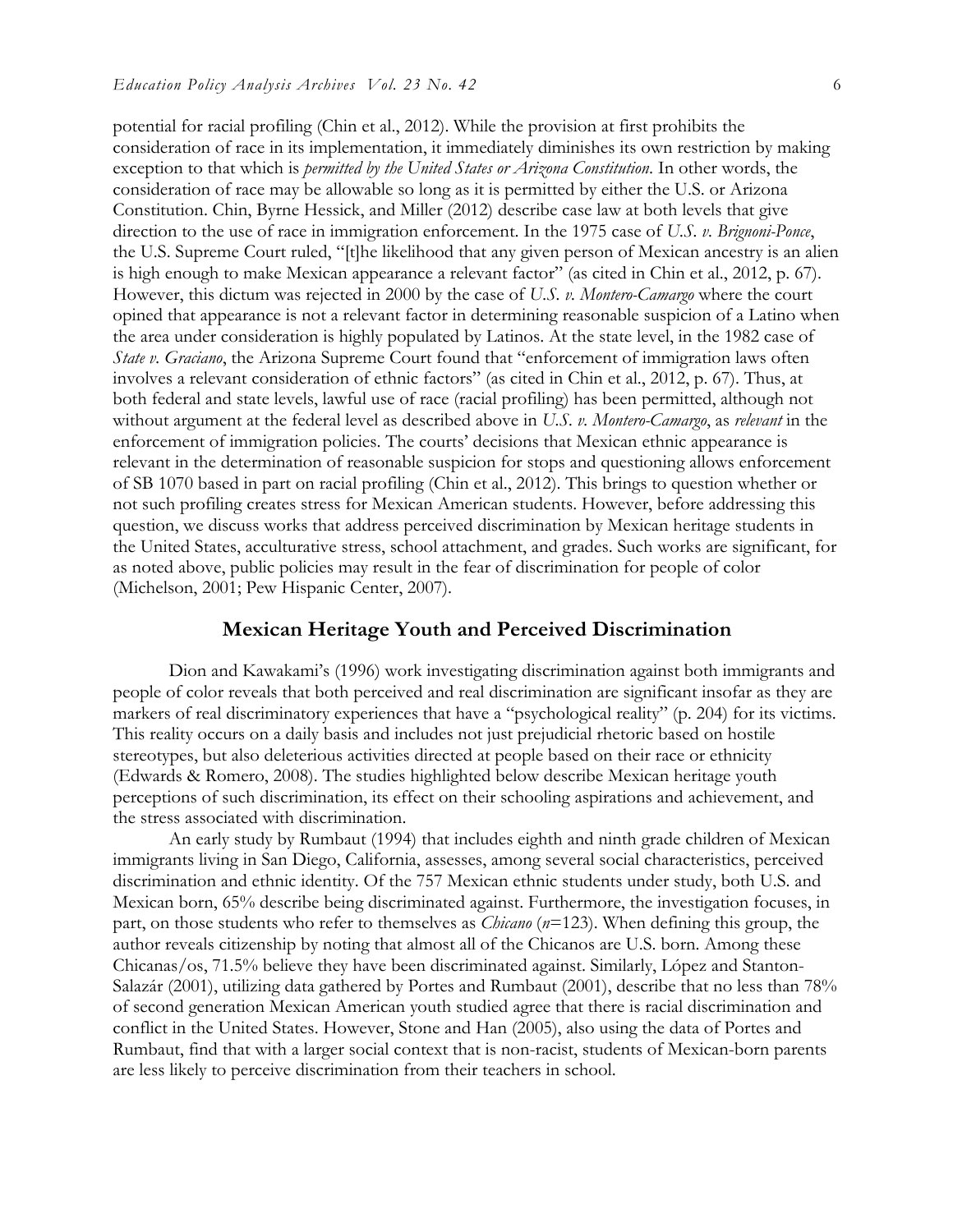#### *Impacts of Arizona's SB 1070* 7

Schooling aspirations and schooling achievement of Mexican ethnic youth are assessed in the works of both Rumbaut (1994) and López and Stanton-Salazár (2001). Rumbaut (1994) finds that children of Mexican immigrants have "lower aspirations" (p. 770) than children of immigrant parents from Cuba, Nicaragua, Colombia, Haiti, Jamaica, the Philippines, or Vietnam. However, López and Stanton-Salazár (2001) report that 67% of the second generation Mexican American youth they studied have aspirations of completing college. Unfortunately, the authors also note that a much lower percentage of these youth actually realize their aspirations. In both of these investigations, there is agreement regarding the schooling achievement of the children in their studies. In each, the math scores of children of Mexican immigrants, as assessed by the Stanford Math test in Rumbaut's study and by the Scholastic Aptitude Test (SAT) in the López and Stanton-Salazár work, were below both national norms and their white peers. López and Stanton-Salazár (2001) also find that second generation Mexican Americans scored below their white peers in the verbal section of the SAT and were much less eligible for admission to University of California system schools.

Finally, concentrating on a bicultural context, Romero and Roberts (2003) assess the stressors of Mexican ethnic youth. While this study did not assess schooling outcomes, to develop a measure of stress, these researchers consider both linguistic and cultural experiences. This work calls for evaluations that address "intergenerational stress, peer group racism, school discrimination, worry about immigration, gang influence on ethnicity, and monolingualism" (p. 173). Findings are shared for both U.S. born and immigrant Mexican ethnic youth and includes that no less than 50% of the students sampled reported discrimination stressors. For example, 79% of immigrant and 64% of U.S. born students felt discrimination stress as the result of discomfort with other cultures, and 76% of both immigrant and U.S. born Mexican ethnic youth felt stress as the result of *uncomfortable ethnic jokes*.

#### **Acculturative Stress**

Acculturation can be described as the socio-psychological process individuals from minority cultures (most usually individuals from the non-dominant group irrespective of their numerical representation in a given setting) undergo as they come into contact with the dominant culture (Born, 1970; Padilla, 1980; Redfield, Linton, & Herskovitz, 1936; Williams & Berry, 1991). Born (1970) was the first to refer to *acculturative stress* as the stress associated with the process of navigating the conflicts that arise in the acculturative process. The conceptualization of acculturative stress has since evolved to consider the nuances associated with acculturation, which may include the number of stressors individuals face as well as the very context of the setting within which individuals find themselves (Padilla, Wagatsuma, & Lindholm ,1985). To reflect these nuances, Padilla, Wagatsuma, and Lindholm (1985) develop and validate a measure to assess the degree of acculturative stress in individuals, called the Societal, Attitudinal, Familial, and Environmental Acculturative Stress Scale (SAFE). Validations of the instrument incorporate views of acculturative stress that reflect not only the conflict between dominant and non-dominant cultures, but also individuals' perceptions of the need to conform to dominant societal norms (Mena, Padilla, & Maldonado, 1987). More recently, scholars have argued for the need to evaluate acculturative stressors that are unique to certain contexts. Namely, as described above, Romero and Roberts (2003) developed a measure of acculturative stress reflecting the unique experiences of adolescents in a bicultural context.

#### **School Attachment**

Attachment for the present study adheres to Dworkin's (1987) conceptualization of attachment as a perception of the value of school learning as it is related to the lives of students. Hirschi's (1969) seminal work in social bonding theory attempts to describe such relations to social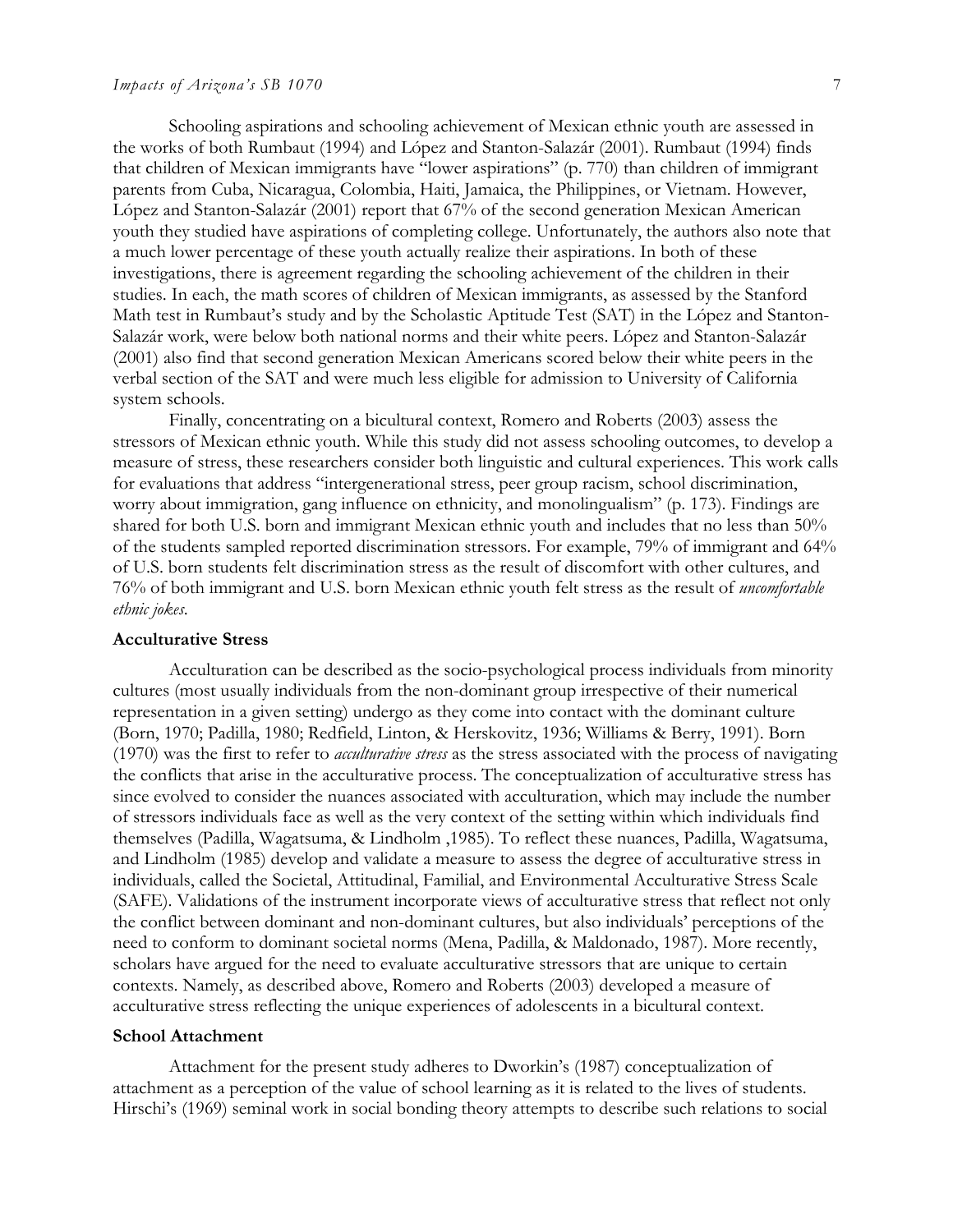institutions. In this work, Hirschi finds that weak relations or *bonds* to society and social institutions result in oppositional behavior to that which is socially and institutionally endorsed. This negative relationship between adolescent social and institutional attachment and oppositional behavior is not generalizable since, for example, strong attachment to some peers could escalate unacceptable behavior. Still, attachment is that upon which this study builds since we examine the conflicts Mexican American students experience from SB 1070 and their perceived attachment to school.

The role of sociocultural and sociopolitical contexts of school attachment and performance by Mexican American students is crucial. Suárez-Orozco and Suárez-Orozco (1995) describe the importance of this context when they posit a rejection of schools by many Mexican American youth resulting from racial discrimination and stratification in society. While programmatic effects on school attachment have been investigated (Conchas, 2001; Erkut & Tracy, 2002), the current study researches school attachment concentrating on "nonacademic school issues" (Young, Lakin, Courtney, & Martiniello, 2012, p. 20).

Parental mediation of school attachment for Latina/o youths is the focus of LeCroy and Krysik's (2008) work. This study of 170 seventh- and eighth-grade "Hispanic" students in the southwest finds that the adolescent-parent relationship strongly predicts school attachment. Specifically, this investigation notes that the emotional support of parents is crucial to predicting school attachment for the students. Furthermore, these researchers report similar results for white and Hispanic adolescent-parent relationships and no significant association of either socio-economic status or "linguistic acculturation" (p. 206) to school attachment.

Tendencies to engage in relationships, such as those described by LeCroy and Krysik (2008), is identified by Griner Hill and Werner (2006) as *affiliative orientation*. In their study that includes high school students in the Pacific Northwest, these researchers compare associations between affiliative orientations and school attachment for white and Latino students. While none of the items measuring affiliative orientations includes relationships with parents directly, results do indicate that Latino students have a lower mean affiliative orientation, or need to engage in relationships, and a higher mean school attachment than their white peers. Still, like LeCroy and Krysik's (2008) work, this study reports that the differences between Latino and white students' associations of affiliative orientation and school attachment are not significant. Díaz's (2005) work expands the study of affiliation to include affiliation of students to their school. Referring to this as attachment to students' own school this researcher differentiates this from the way students are committed to schooling in general. This investigation of 159 students, overwhelmingly Mexican Americans with an average age of fewer than 16 years, finds lower levels of attachment to a student's school, and thus an increased desire to change schools, when a student believes that schools are more inviting and responsive to the academic success of white students. Of particular note, this study finds, "students born outside of the United States had a greater level of attachment to the school than students born in the United States" (p. 315).

By giving attention to race/ethnicity and nativity, this final work by Díaz (2005) begins to focus on Suárez-Orozco and Suárez-Orozco's (1995) call for the sociocultural contextualization described at the outset of this section. However, none of the studies attempt to measure Mexican American student attachment to school as a result of perceived discrimination and stress.

#### **Grades**

Scant research investigates the role of stress on individual lesson grades and the overall grade point average (GPA) of Mexican heritage students in K-12 schools. Benner and Graham (2011) find that discrimination stress has indirect influence on grades of Latino students through their perceptions on school climate. Similarly, Espinoza, Gonzales, and Fuligni (2013) report an indirect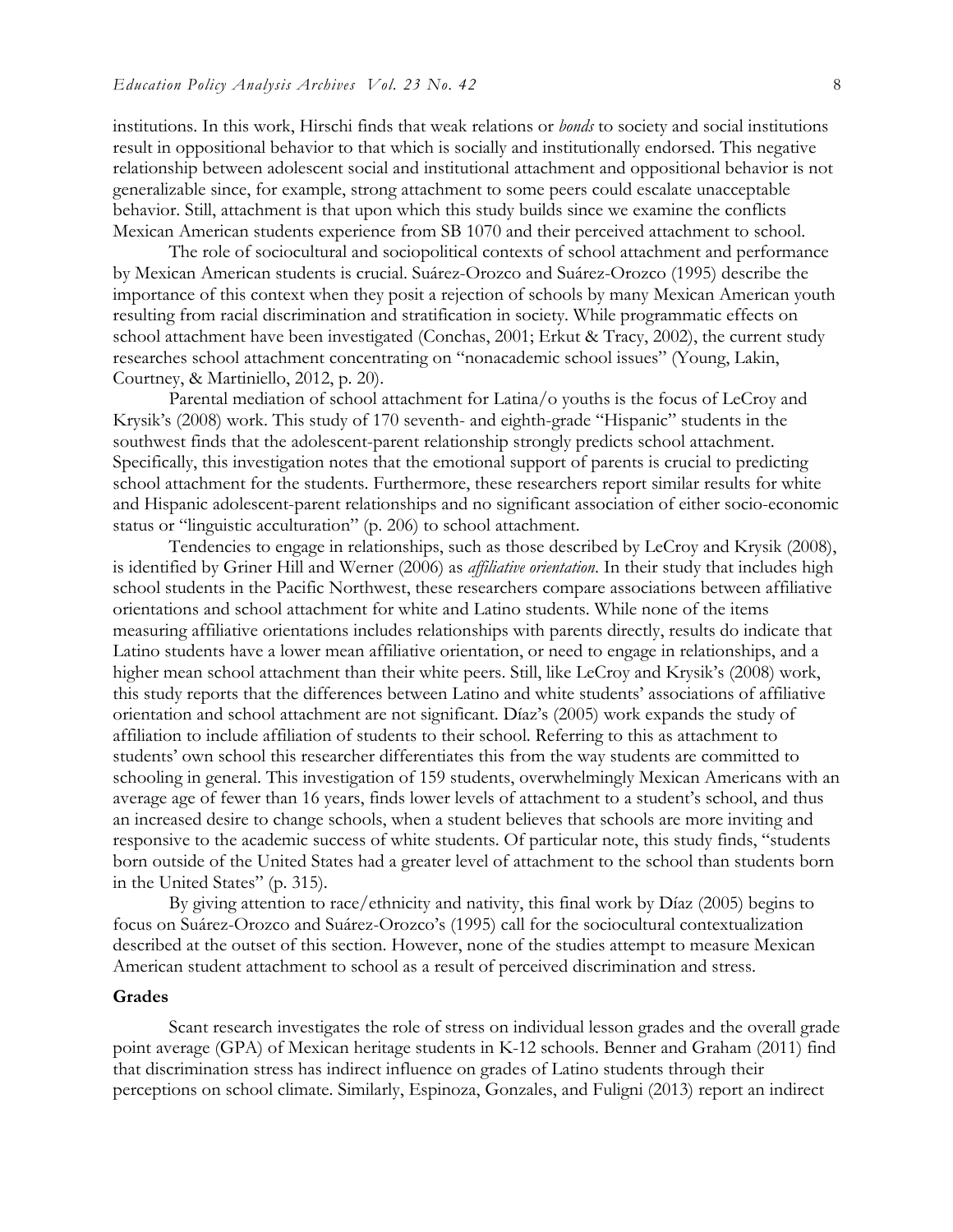influence on the grades of Mexican American students as a result of the stress they experience from daily racial victimization. Referring to grades via academic achievement in their analyses, Alva and de los Reyes (1999) report that academic achievement was negatively correlated to acculturative stress and that the effects of the stress were not attenuated by a student's perceived self-competence. Likewise, Huynh, and Fuligni (2010) find that when compared to their white and Asian peers, Latino high school students showed lower levels of school achievement as the result of higher levels of stress.

As a whole, the works cited here highlight the impact of larger social contexts of perceived racism within the United States on the perceptions of discrimination and its influence on stress and school performance of Mexican American youth. However, none of these studies attempt to identify stress within any particular social context perceived as racist. Neither do any of them focus on the effects on Mexican American student attachment to school and achievement. The present investigation attempts to fill this void by analyzing the perceptions of Arizona's SB 1070, vis-à-vis racist discrimination, resultant stress for Mexican American youth, and its effect on school attachment and grades.

## **Methods**

#### **Context**

The work presented here was derived from a larger one-year study of Mexican American high school students enrolled in two schools in Southern Arizona who completed a one-time survey. The schools are located in an urban community approximately 80 miles from the U.S.-Mexico border. Both schools are located in the same school district, separated by just over 3 miles and were selected as research sites due to their large Mexican heritage student populations. According to the district, in the 2011-2012 school year, the district's total "Hispanic"<sup>2</sup> student population was 88% and its "White" student population was 4.9%. Eighty-five percent of its students were identified by the district as "Low SocioEconomic Status," while 22% were labeled as "English Language Learners" (ELL).

In the first school, Southwest High School<sup>3</sup>, 93% of its 2,296 students were "Hispanic" and 2% were "White," while 31% of its teachers were "Hispanic" and 65% of the teachers were "White." Seventy percent of all students were eligible for free or reduced lunch and 16% were ELL. The second school, Villa High School, had a student population of 2,099. Eighty-three percent of its students were "Hispanic" and 7% were "White." Meanwhile, 37% of Villa's teachers were "Hispanic," and 60% were "White." Sixty-eight percent of its students were eligible for free or reduced lunch with 11% labeled as ELL. Statewide in Arizona, during the 2011-2012 school year, 40% of public high school students were identified as "Hispanic" (Arizona Department of Education, 2013) with 57% of all students in the state eligible to receive free or reduced lunch (Arizona Department of Education, 2012) and 7.5% participating in ELL programs (U.S. Department of Education, 2014).

#### **Participants**

Participant selection was initiated by first discussing the project with Social Studies teachers in both schools. The first author selected Social Studies content teachers because of the potential for students in the classes to have had the opportunity to discuss social and legislative issues. However,

 <sup>2</sup> The term "Hispanic" is used here to reflect its usage in the district's website.

<sup>3</sup> All school names are pseudonyms.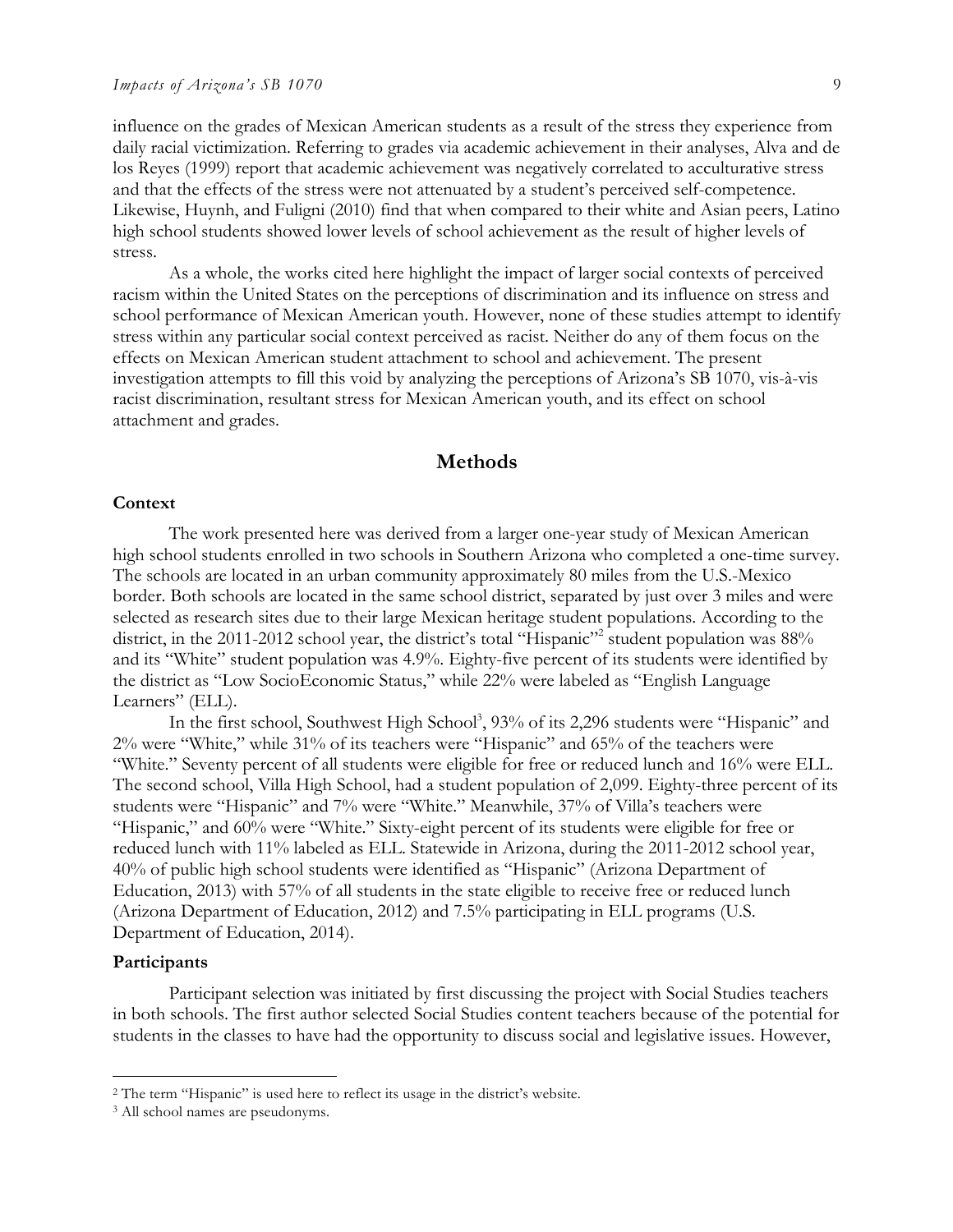none of the teachers were surveyed for their perceived discrimination nor evaluated for the extent to which they planned discussions regarding SB 1070, racism against Mexicans, and acculturation. Five teachers (3 from Southwest High School, 2 from Villa High School), all of whom were Mexican American, agreed to participate in the study and allowed recruitment of student participants from the 6 classes they taught. One teacher from Southwest High School had over 20 years teaching and taught  $12<sup>th</sup>$  grade U.S. Government, while the other two were in their eighteenth year of teaching and taught 11<sup>th</sup> grade U.S. History. One teacher from Villa High School had 15 years of experience as a teacher and taught  $10<sup>th</sup>$  grade World History, while the second was in her second year and taught World History to  $9<sup>th</sup>$  and  $10<sup>th</sup>$  grade students. Four of the participating teachers were born and raised in the same city where they taught with the other born and raised in northern California. Student volunteers were recruited after presenting the study in their classrooms. Parental consent and student assent were obtained from those students that volunteered to participate. Four students volunteered for whom parental consent was not obtained and as a result were excluded from the study. A total of 90 students completed the survey (10 freshmen, 16 sophomores, 42 juniors, 22 seniors) during the fall term. All students self-identified as either "Mexican" (*n* = 34), "Mexican American" (*n* = 48), or "Chicana/Chicano" (*n* = 8). Additionally, all students were U.S. born with generations ranging from second (children of Mexican citizen parents) to fourth.

#### **Procedures**

All surveys were completed either during home-base periods or after school. The surveys were conducted in English and took approximately 45 minutes to complete. While most of the freshmen respondents were female (80%), less than half of the total student respondents were female (46%) with the average age of all students being 15.9 years. All students were U.S. born with the majority of the respondents (71%) being  $3<sup>rd</sup>$  or  $4<sup>th</sup>$  generation.

#### **Measures**

**SB 1070 stress.**To investigate stress related to SB 1070, a modification of MMSM (Ochoa O'Leary & Romero, 2011) was further modified to reflect SB 1070. In the earlier modification, Ochoa O'Leary and Romero created a survey that concentrates on stress related to Arizona's first iteration of its anti-ethnic studies bill, SB 1108. In their work, stress-related effects of SB 1108 were examined and "include both positive and negative mental health outcomes that are commonly used to study adolescent populations, specifically depressive symptoms and self-esteem" (p. 16). For the present study, the following statement regarding SB 1070 was provided in the survey: "Over the last several years, Arizona lawmakers have proposed and/or passed bills concerning immigration, immigrants, and ethnic studies. For example, SB 1070 allows police, with probable cause, to ask people for identification to verify legal status in the U.S." Participants were subsequently asked: "To what degree do the following describe your response to SB 1070?" The survey included ten items with Likert-type responses that ranged from 1=Strongly Disagree to 4=Strongly Agree. Sample items include: "I realize I have to live with how things are," "I can't stop thinking about it," and "I feel stressed out." Coefficient alpha for the ten items was  $\alpha = .71$ .

**Acculturative stress.**Acculturative stress was examined using 27 items from the conceptualization of bicultural contexts presented by Romero and Roberts (2003). The questions were framed by asking, "To what degree were the following events stressful for you?" Subsequent items with Likert-type responses that ranged from  $1 = Not Stressful$  at all to  $4 = Very Stressful$ included: "Being treated badly because of my accent," "When others make jokes about people of my ethnic background," "Needing to speak Spanish better," and "When my friends think I'm acting 'White.'" Coefficient alpha for all items was  $\alpha = 0.80$ .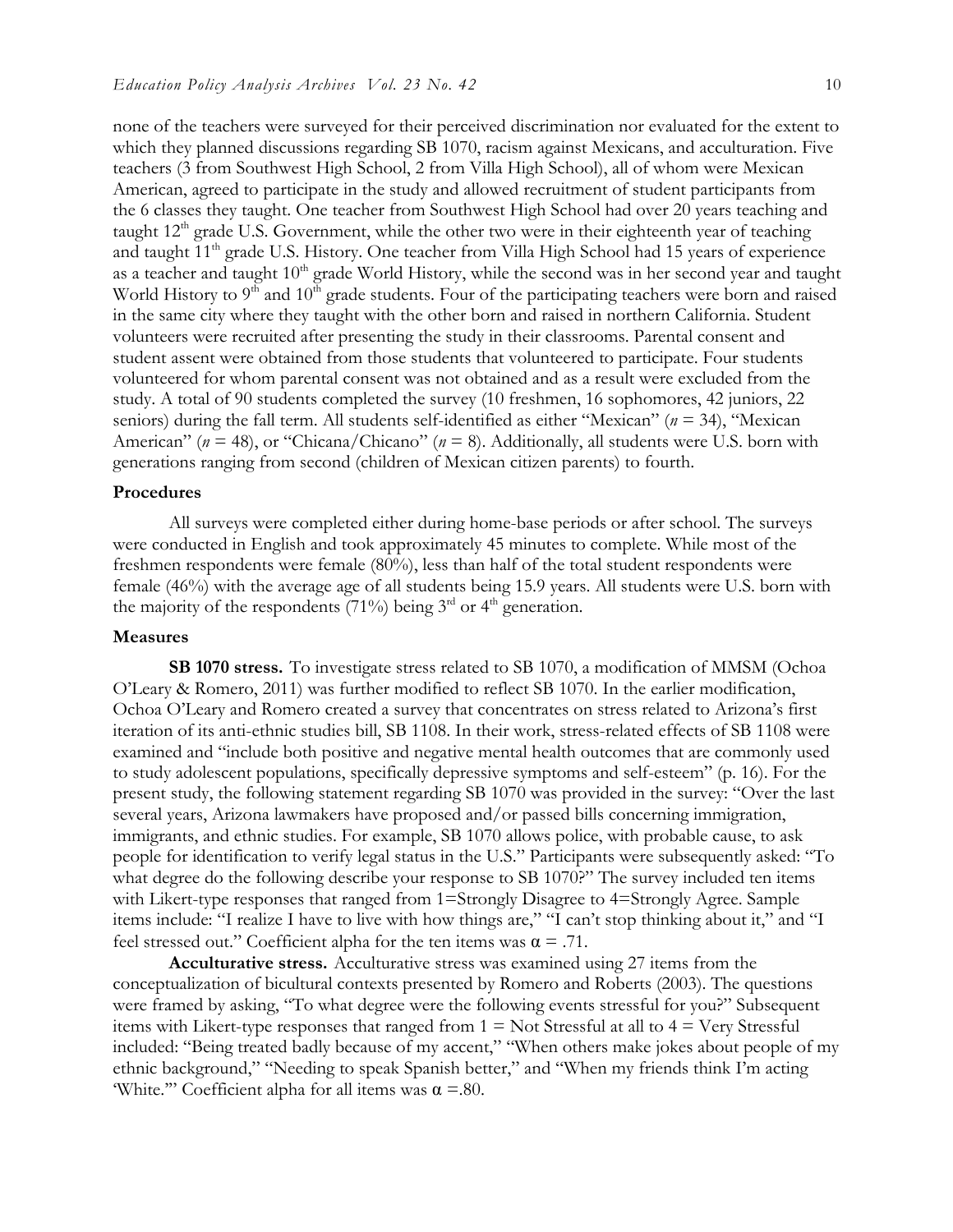**Perceived discrimination.** A modification of Clark, Coleman, and Novak's (2004) Everyday Discrimination Scale (EDS) was used to measure perceived discrimination by asking, "How often in your day-to-day life have you experienced …" Participants rated the frequency of discriminatory experiences using the 12-item EDS on a scale of  $1 =$  Never to  $5 =$  Often daily. Sample items are, "Being treated as if you are not smart," "Being treated as if you are a threat," and "Being called names or insulted." Internal reliability for the twelve items was  $\alpha = .91$  ( $M = 2.39$ , *SD*)  $= .85$ ).

Grades. Participants self-reported grades ("mostly A's", "mostly B's", "mostly C's", "mostly D's", "mostly F's") and school attachment data via three items by O'Leary and Romero (2011) are detailed in Table 1. Internal reliability for the three attachment items was  $\alpha = .82$ .

**Attachment.** Modifying LeCroy & Krysik's (2008) school attachment scale that focused on assessing "Hispanic" student attachment via importance and interest of school work with a reported alpha coefficient  $= .83$ , school attachment was measured in the current study by asking participants the following: (1) "How often do you feel that the school work you are assigned is meaningful and important?" Responses ranged from  $1 =$  Never to  $5 =$  Almost Always. (2) "How interesting are most of your classes to you?" Responses ranged from  $1 = \text{Very Dull}$  to  $5 = \text{Very Intersing}$  and Stimulating. (3) "How important do you think things you are learning in school are going to be for you in later life?" Responses ranged from  $1 = Not At All Important to 5 = Very Important. For the$ three items, coefficient alpha was  $\alpha = .56$ .

Other variables in the present study included racial phenotype (skin color and facial features), language use in Spanish and/or English as a proxy for acculturation, and measures of ingroup and other-group ethnic identity using the Multi-Ethnic Identity Measure (MEIM) (Phinney, 1992). Descriptive statistics for these measures is presented in Table 1.

| Dustipped seams             |         |         |      |     |  |
|-----------------------------|---------|---------|------|-----|--|
|                             | Minimum | Maximum | Mean | SD  |  |
| Perceived Discrimination    | 1.00    | 4.92    | 2.39 | .85 |  |
| <b>Acculturative Stress</b> | .30     | 2.56    | 1.31 | .52 |  |
| SB 1070 Stress              | 1.00    | 3.86    | 2.43 | .58 |  |
| Skin color                  | 1.00    | 4.00    | 2.86 | .65 |  |
| Facial features             | 2.00    | 5.00    | 3.11 | .53 |  |
| MEIM In-Group               | 2.00    | 3.93    | 3.25 | .53 |  |
| MEIM Other-Group            | 2.17    | 4.00    | 3.38 | .41 |  |
| Spanish Acculturation       | 1.00    | 4.00    | 2.44 | .80 |  |
| English Acculturation       | 2.25    | 4.00    | 3.58 | .53 |  |
| Familiar with SB 1070       | 2.00    | 5.00    | 3.99 | .98 |  |
| Attachment                  | 1.33    | 5.00    | 3.20 | .72 |  |
| Grades                      | 1.00    | 5.00    | 3.60 | .96 |  |

| Table 1                |  |
|------------------------|--|
| Descriptive Statistics |  |

### **Statistical Analyses**

SPSS version 21.0 was used to manage and clean the data. Four separate multiple regression analyses were conducted to address each of the research questions. In both the first and third analysis, multiple variables related to acculturation, perceived discrimination, and SB 1070 were entered simultaneously as predictors with the measure of acculturative stress and grades as the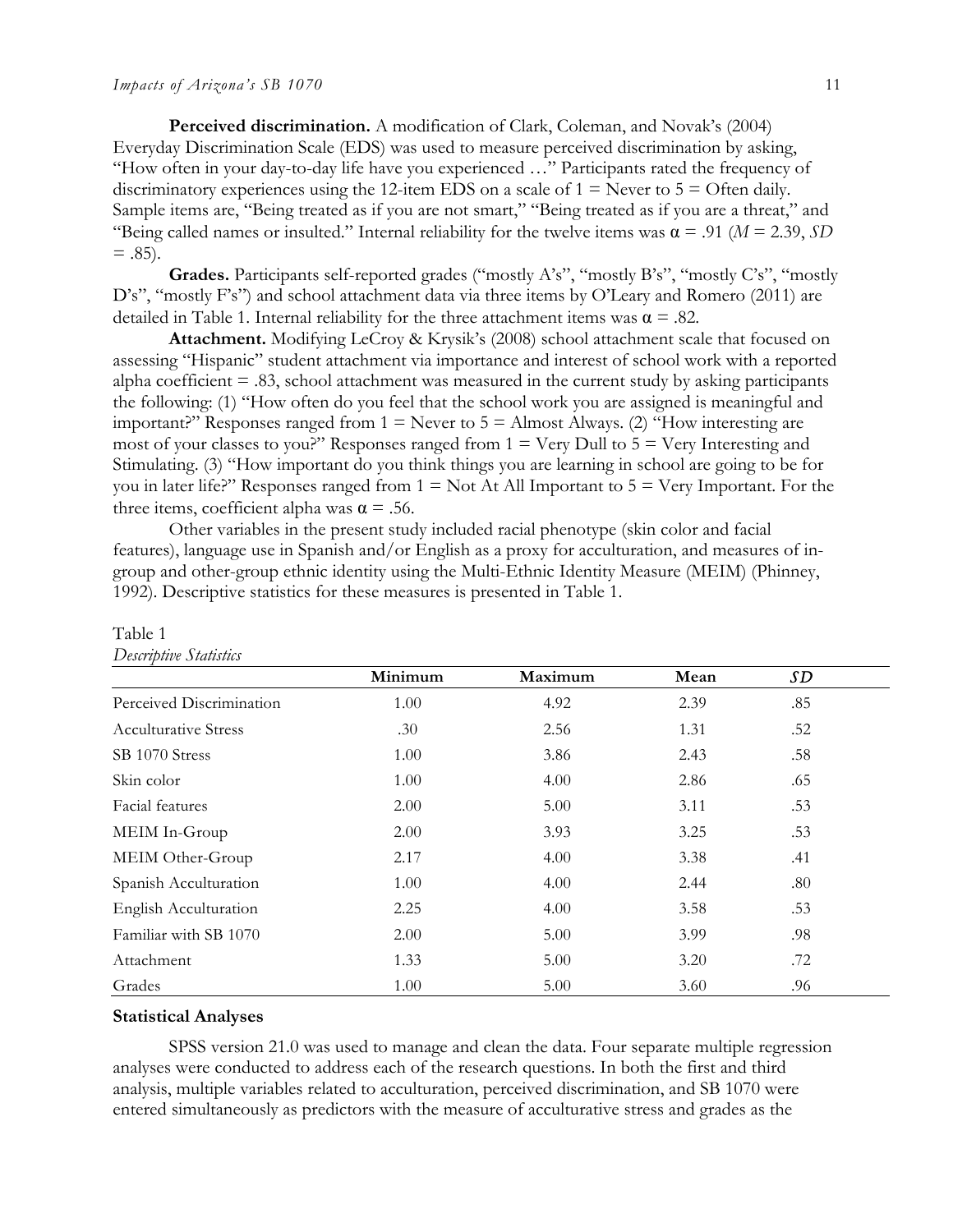outcome variables, respectively; the final model included only those variables that contributed significantly to the model (see Table 2 and Table 4). To address the second and fourth research questions, predictors were centered prior to being entered in subsequent blocks with the interaction term entered in the final model (see Tables 3 and Table 5).

## **Results**

#### **Acculturative Stress**

Little research has looked at policies as influencing acculturative stress. Nevertheless, there is evidence that SB 1070 has influenced the ways Mexican American students internalize their context. Our first research question asks, "Are perceived discrimination, acculturation, racial phenotype, familiarity with SB 1070 and its associated stress related to acculturative stress?" To address this question, we examined the extent to which perceived discrimination, acculturation, racial phenotype, familiarity with SB 1070, and stress associated with SB 1070 are related to acculturative stress (see Table 2).

Of the variables entered, only perceived discrimination, familiarity with SB 1070 and stress associated with SB 1070 are related to acculturative stress. Together, the three variables accounted for 41% (Adjusted  $R^2$ , *SEE* = .40) of the variability in acculturative stress. For each 1 *SD* increase in perceived discrimination, there is a ½ *SD* increase in acculturative stress. For each 1 *SD* increase in stress associated with SB 1070, there is more than a ¼ *SD* increase in acculturative stress. Finally, for each 1 *SD* increase in familiarity with SB 1070, there is a 1/5 *SD* increase in acculturative stress.

|                              | Unstandardized<br>Coefficients |      | Standardized<br>Coefficients | t       | $\boldsymbol{P}$ |
|------------------------------|--------------------------------|------|------------------------------|---------|------------------|
| Initial Model                | B                              | SЕ   | Beta                         |         |                  |
| Intercept                    | $-0.03$                        | 0.54 |                              | $-0.06$ | 0.95             |
| Perceived discrimination     | 0.30                           | 0.05 | 0.50                         | 6.00    | < 0.01           |
| Acculturation Spanish        | 0.08                           | 0.06 | 0.12                         | 1.34    | 0.18             |
| <b>Acculturation English</b> | $-0.08$                        | 0.09 | $-0.08$                      | $-0.88$ | 0.38             |
| Skin color                   | 0.05                           | 0.07 | 0.06                         | 0.64    | 0.53             |
| Facial features              | $-0.10$                        | 0.09 | $-0.10$                      | $-1.16$ | 0.25             |
| SB <sub>1070</sub> stress    | 0.19                           | 0.08 | 0.21                         | 2.32    | 0.02             |
| Familiar with SB 1070        | 0.11                           | 0.05 | 0.20                         | 2.37    | 0.02             |
| Final Model                  | $\bf{B}$                       | SE   | Beta                         |         |                  |
| Intercept                    | $-0.41$                        | .25  |                              | $-1.64$ | .11              |
| Perceived discrimination     | 0.32                           | 0.05 | 0.52                         | 6.30    | < 0.01           |
| SB1070 stress                | 0.24                           | 0.08 | 0.27                         | 3.21    | < 0.01           |
| Familiar with SB 1070        | 0.10                           | 0.04 | 0.20                         | 2.12    | 0.04             |

#### Table 2

|  |  | OLS Regression Model Predicting Acculturative Stress |  |  |  |  |
|--|--|------------------------------------------------------|--|--|--|--|
|  |  |                                                      |  |  |  |  |

#### **Perceived Discrimination as a Moderator for Acculturative Stress**

Although we found that stress associated with SB 1070 was related to acculturative stress, there is evidence that low levels of perceived discrimination can serve as a *buffer* to negative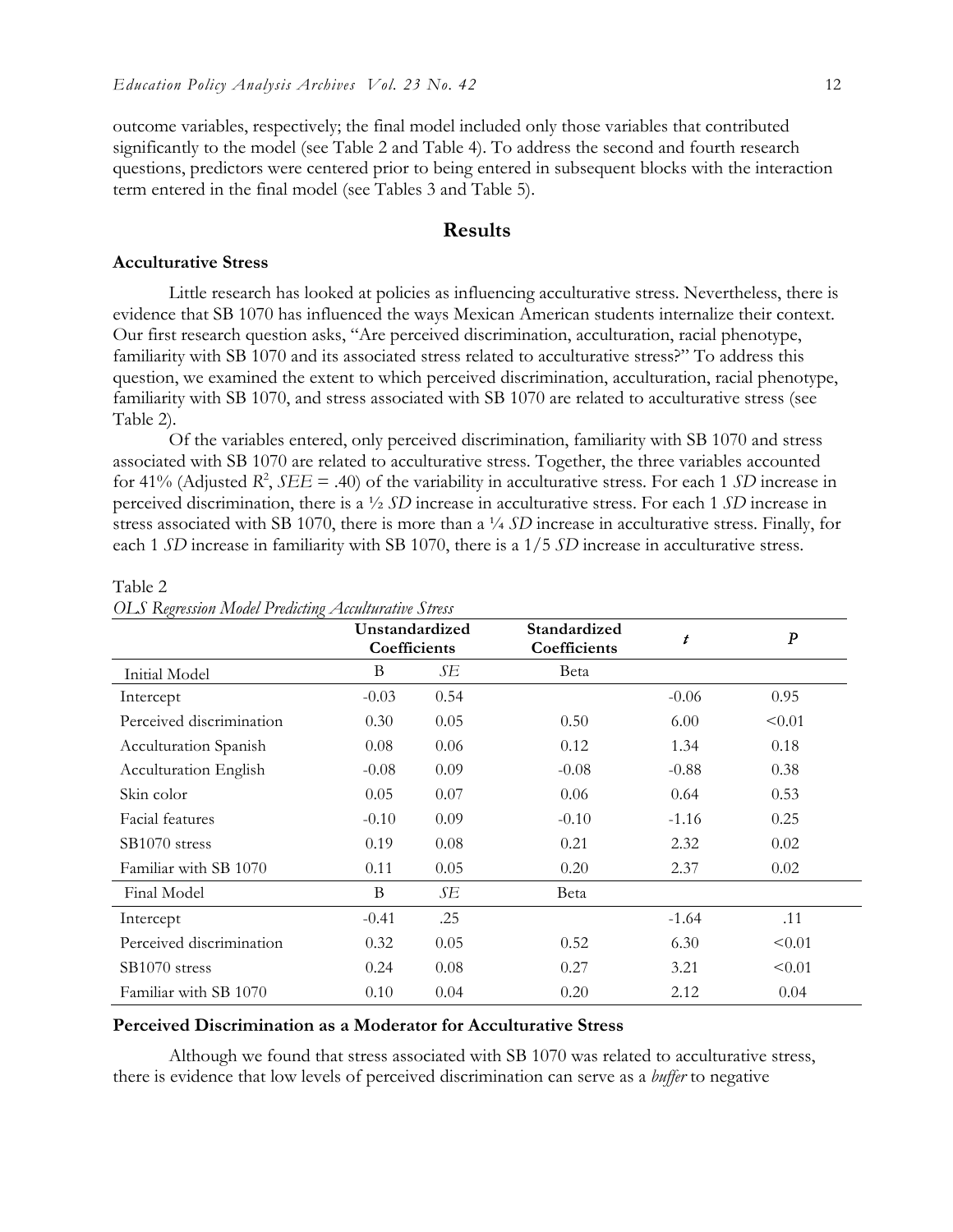experiences (Portes & Rumbaut, 2001). To examine this phenomenon, we asked, "Does perceived discrimination moderate the effects of acculturative stress on stress associated with SB 1070?"

To address the second research question, we examined whether perceived discrimination moderates the effects of acculturative stress on stress associated with SB 1070. In this analysis (see Table 3), we found that for each 1 *SD* increase in acculturative stress there is an increase in stress associated with SB 1070 of almost .40  $SD$  ( $p < .01$ ). In the next step of the analyses, perceived discrimination is entered but is not significant. Nevertheless, in the final block, an interaction term was entered with acculturative stress and perceived discrimination, which is significant and positive  $(p = .02)$ , accounting for almost 20% of the variability in stress associated with SB 1070 (Adjusted  $R^2$ , *SEE* = .53). Namely, as acculturative stress increases for individuals with low levels of perceived discrimination, stress associated with SB 1070 increases. As seen in the analysis for the first research question (Are perceived discrimination, acculturation, racial phenotype, familiarity with SB 1070 and its associated stress related to acculturative stress?), it is expected that perceived discrimination is positively related to acculturative stress. However, after parceling out the relationship between acculturative stress and perceived discrimination, those with higher levels of perceived discrimination see a *decrease* in stress associated with SB 1070 as acculturative stress increases (see Figure 1). In other words, for those who perceive high levels of discrimination, the saliency of SB 1070 stress diminishes as the saliency of acculturative stress is strengthened; for those who perceive low levels of discrimination, the saliency of SB 1070 stress increases as acculturative stress is strengthened.

#### Table 3

|                                 | Unstandardized<br>Coefficients |      | Standardized<br>Coefficients | t       | $\boldsymbol{P}$ |
|---------------------------------|--------------------------------|------|------------------------------|---------|------------------|
| Model 1                         | B                              | SЕ   | Beta                         |         |                  |
| Intercept                       | 2.43                           | 0.06 |                              | 42.90   | 0.00             |
| <b>Acculturative Stress</b>     | 0.42                           | 0.11 | 0.38                         | 3.83    | 0.00             |
| Model 2                         |                                |      |                              |         |                  |
| Intercept                       | 2.43                           | 0.06 |                              | 42.85   | 0.00             |
| <b>Acculturative Stress</b>     | 0.49                           | 0.13 | 0.44                         | 3.67    | 0.00             |
| Perceived discrimination        | $-0.07$                        | 0.08 | $-0.11$                      | $-0.89$ | 0.38             |
| Model 3                         |                                |      |                              |         |                  |
| Intercept                       | 2.37                           | 0.06 |                              | 37.73   | < 0.01           |
| Acculturative Stress            | 0.48                           | 0.13 | 0.43                         | 3.74    | < 0.01           |
| Perceived discrimination        | $-0.12$                        | 0.08 | $-0.17$                      | $-1.42$ | 0.16             |
| Interaction term (Acculturative |                                |      |                              |         |                  |
| <b>Stress X Perceived</b>       | 0.28                           | 0.12 | 0.23                         | 2.31    | 0.02             |
| Discrimination)                 |                                |      |                              |         |                  |

## *OLS Regression Model Predicting SB 1070 Stress*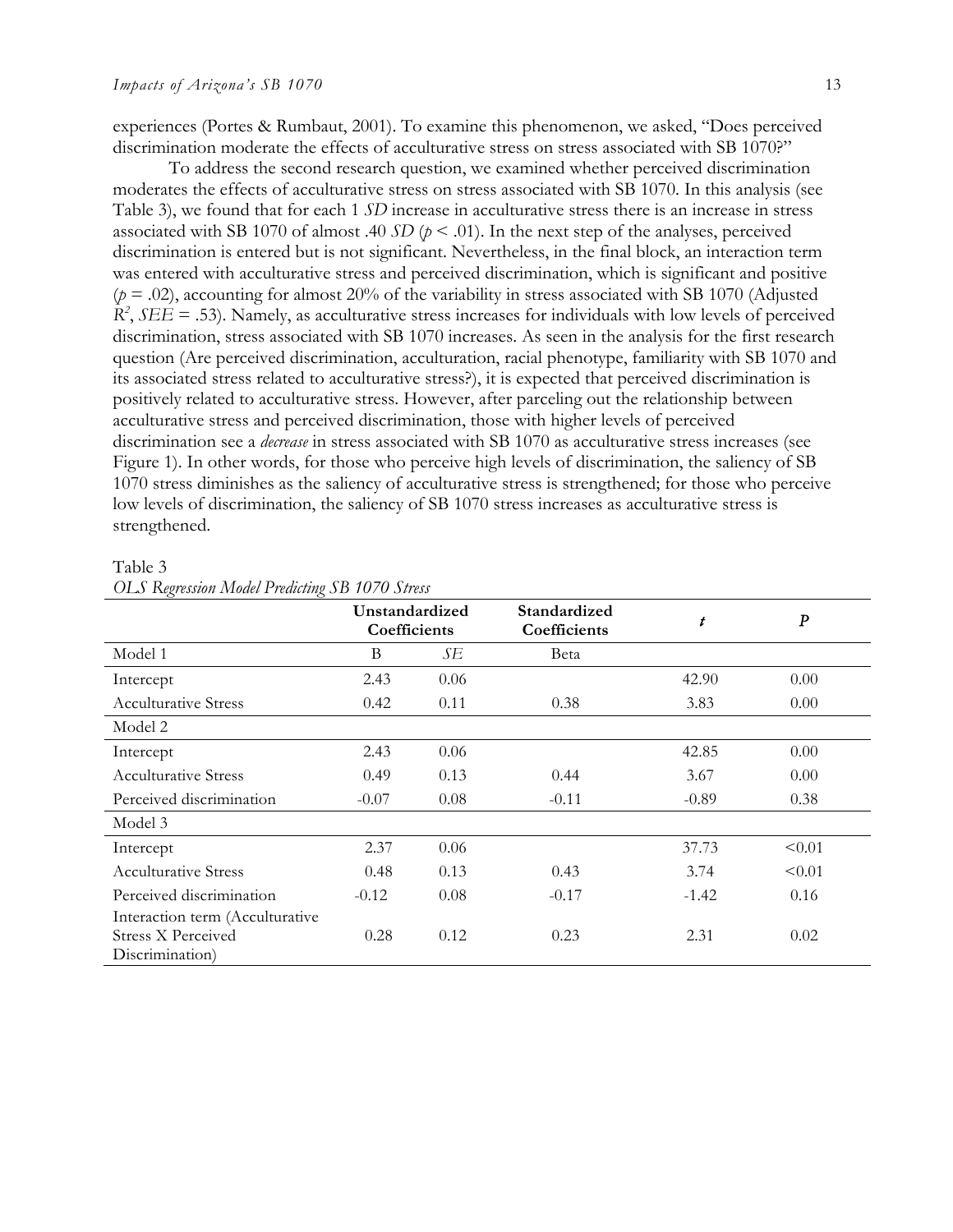

*Figure 1.* Perceived discrimination, SB 1070 stress, and acculturative stress.

#### **Grades**

In consideration of the role of perceived discrimination in acculturative stress, we also examined the relationship between perceived discrimination, along with acculturation, ethnic identity, and racial phenotype (skin color and facial features) and school grades (see Table 4), thus addressing the third research question, "What is the relationship between perceived discrimination, along with acculturation, ethnic identity, and racial phenotype (skin color and facial features) and self-reported school grades?" Here, perceived discrimination and skin color are both negatively related to grades, whereas maintaining Spanish is positively related to grades, collectively accounting for almost 20% of the variability in grades (Adjusted  $R^2$ , *SEE* = .86). For each 1 *SD* increase in perceived discrimination, there is a .30 *SD* reduction in grades. For skin color, each 1*SD* in skin darkness increase is associated with a decrease of .20 *SD* in grades. For maintaining Spanish, however, each 1 *SD* increase is associated with almost <sup>1</sup>/4 *SD* increase in grades.

#### Table 4

| <b>OLS Regression Model Predicting Grades</b> |  |  |  |
|-----------------------------------------------|--|--|--|
|                                               |  |  |  |

|                              | Unstandardized<br>Coefficients |      | Standardized<br>Coefficients | t       | $\boldsymbol{P}$ |
|------------------------------|--------------------------------|------|------------------------------|---------|------------------|
| Initial model                | B                              | SЕ   | <b>B</b> eta                 |         |                  |
| Intercept                    | 3.97                           | 1.38 |                              | 2.87    | 0.01             |
| Perceived discrimination     | $-0.34$                        | 0.12 | $-0.30$                      | $-2.92$ | 0.01             |
| <b>Acculturation English</b> | 0.09                           | 0.20 | 0.05                         | 0.47    | 0.64             |
| <b>Acculturation Spanish</b> | 0.32                           | 0.14 | 0.27                         | 2.23    | 0.03             |
| In-group ethnic identity     | 0.01                           | 0.20 | 0.01                         | 0.07    | 0.94             |
| Other-group ethnic identity  | 0.08                           | 0.24 | 0.04                         | 0.34    | 0.73             |
| Skin color                   | $-0.32$                        | 0.16 | $-0.21$                      | $-2.00$ | 0.05             |
| Facial features              | $-0.03$                        | 0.19 | $-0.02$                      | $-0.15$ | 0.88             |
| Table 4 (Cont'd.)            |                                |      |                              |         |                  |
| <b>OLS</b> Regression Model  |                                |      |                              |         |                  |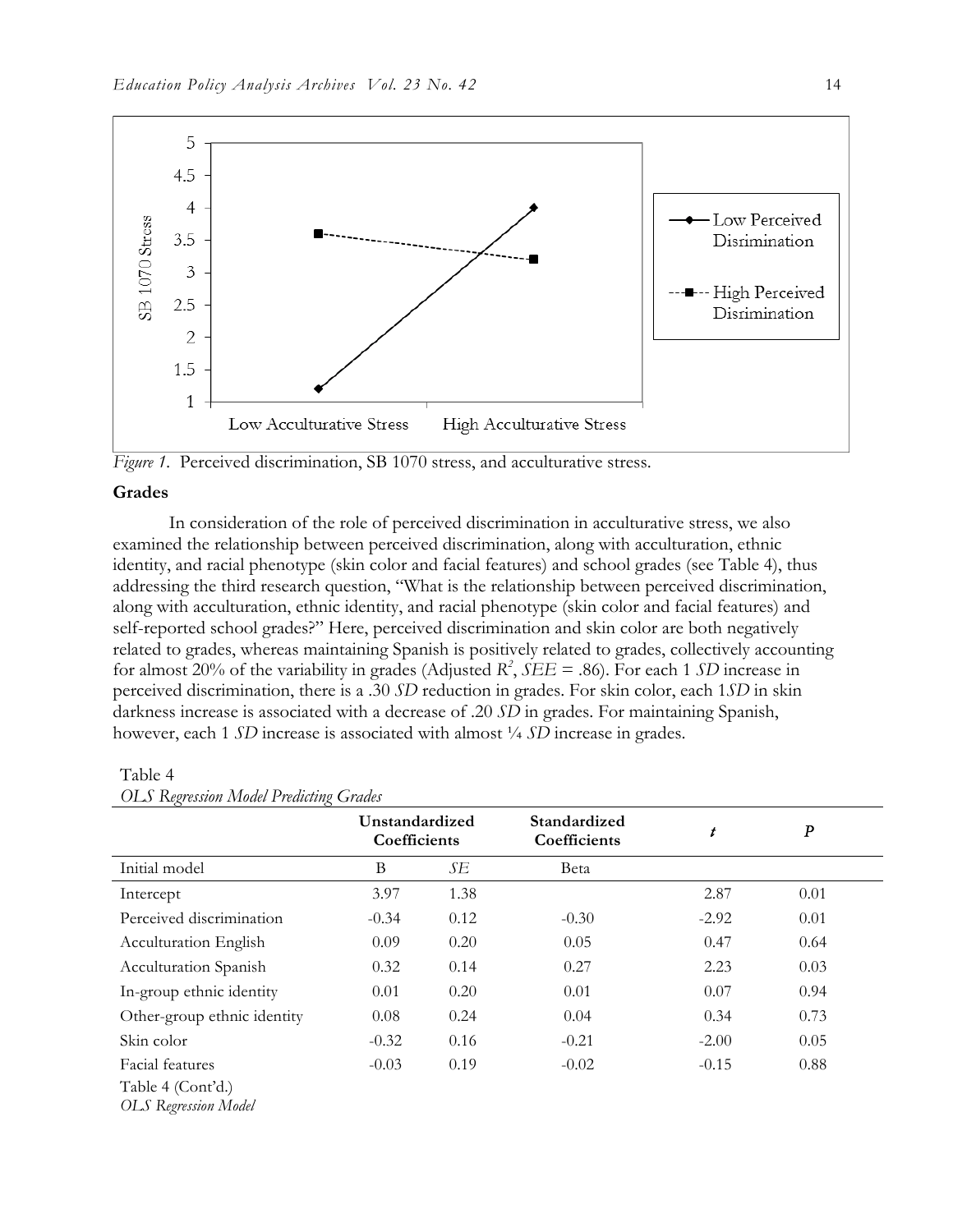|                          | Unstandardized<br>Coefficients |      | Standardized<br>Coefficients |         | P      |  |
|--------------------------|--------------------------------|------|------------------------------|---------|--------|--|
| Final model              | В                              | SЕ   | Beta                         |         |        |  |
| Intercept                | 4.63                           | 0.54 |                              | 8.53    | < 0.01 |  |
| Perceived discrimination | $-0.35$                        | 0.11 | $-0.31$                      | $-3.24$ | < 0.01 |  |
| Acculturation Spanish    | 0.30                           | 0.12 | 0.25                         | 2.60    | 0.01   |  |
| Skin color               | $-0.32$                        | 0.14 | $-0.22$                      | $-2.27$ | 0.03   |  |

### **Attachment**

Our final analysis examined whether stress from SB 1070 is associated with attachment to school, and once again, whether perceived discrimination moderated this effect (see Table 5). In the first block, stress associated with SB 1070 was not related to attachment. However, there is a moderating effect of discrimination on attachment, accounting for approximately 13% of the variability in attachment scores (Adjusted  $R^2$ ,  $SEE = .67$ ). Whereas attachment decreases as stress associated with SB 1070 increases for individuals with lower perceived discrimination, attachment increases as stress associated with SB 1070 increases for individuals with high levels of perceived discrimination (see Figure 2).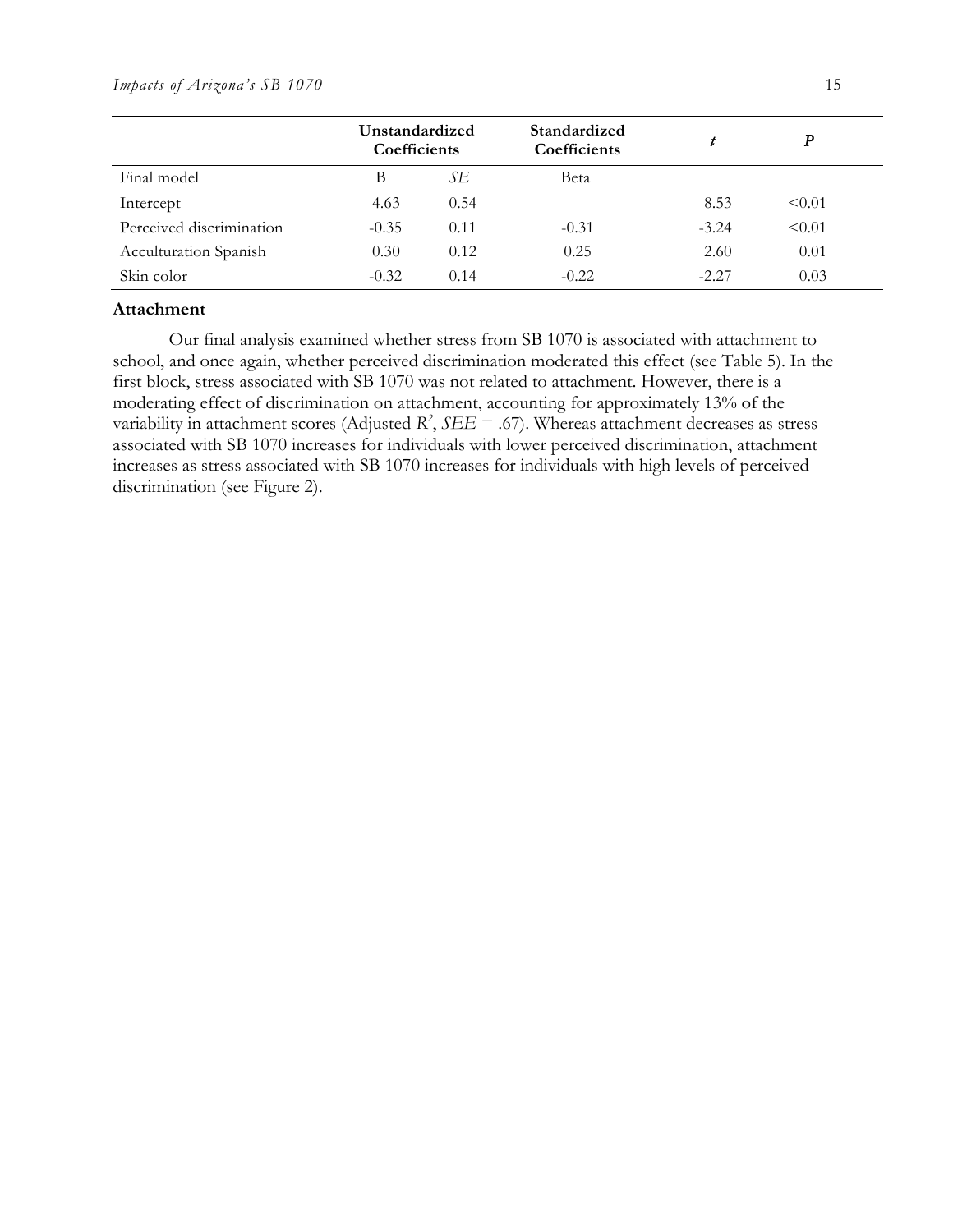|                                           | Unstandardized<br>Coefficients |               | Standardized<br>Coefficients | t       | P      |
|-------------------------------------------|--------------------------------|---------------|------------------------------|---------|--------|
| Model 1                                   | B                              | SЕ            | Beta                         |         |        |
| Intercept                                 | 3.20                           | 0.08          |                              | 41.91   | < 0.01 |
| Stress SB 1070                            | $-0.06$                        | 0.13          | $-0.05$                      | $-0.44$ | 0.66   |
| Model 2                                   | B                              | SЕ            | Beta                         |         |        |
| Intercept                                 | 3.20                           | 0.07          |                              | 44.61   | < 0.01 |
| Stress SB 1070                            | 0.00                           | 0.13          | 0.00                         | 0.03    | 0.97   |
| Table 5 (Cont'd.)<br>OLS regression model |                                |               |                              |         |        |
|                                           | Unstandardized<br>Coefficients |               | Standardized<br>Coefficients | t       | P      |
| Model 2                                   | B                              | SЕ            | Beta                         |         |        |
| Perceived discrimination                  | $-0.31$                        | 0.09          | $-0.36$                      | $-3.58$ | 0.00   |
|                                           |                                | $\sim$ $\sim$ |                              |         |        |

#### Table 5 *OLS Regression Model Predicting Attachment*





*Figure 2*. Discrimination, attachment, and SB 1070 stress.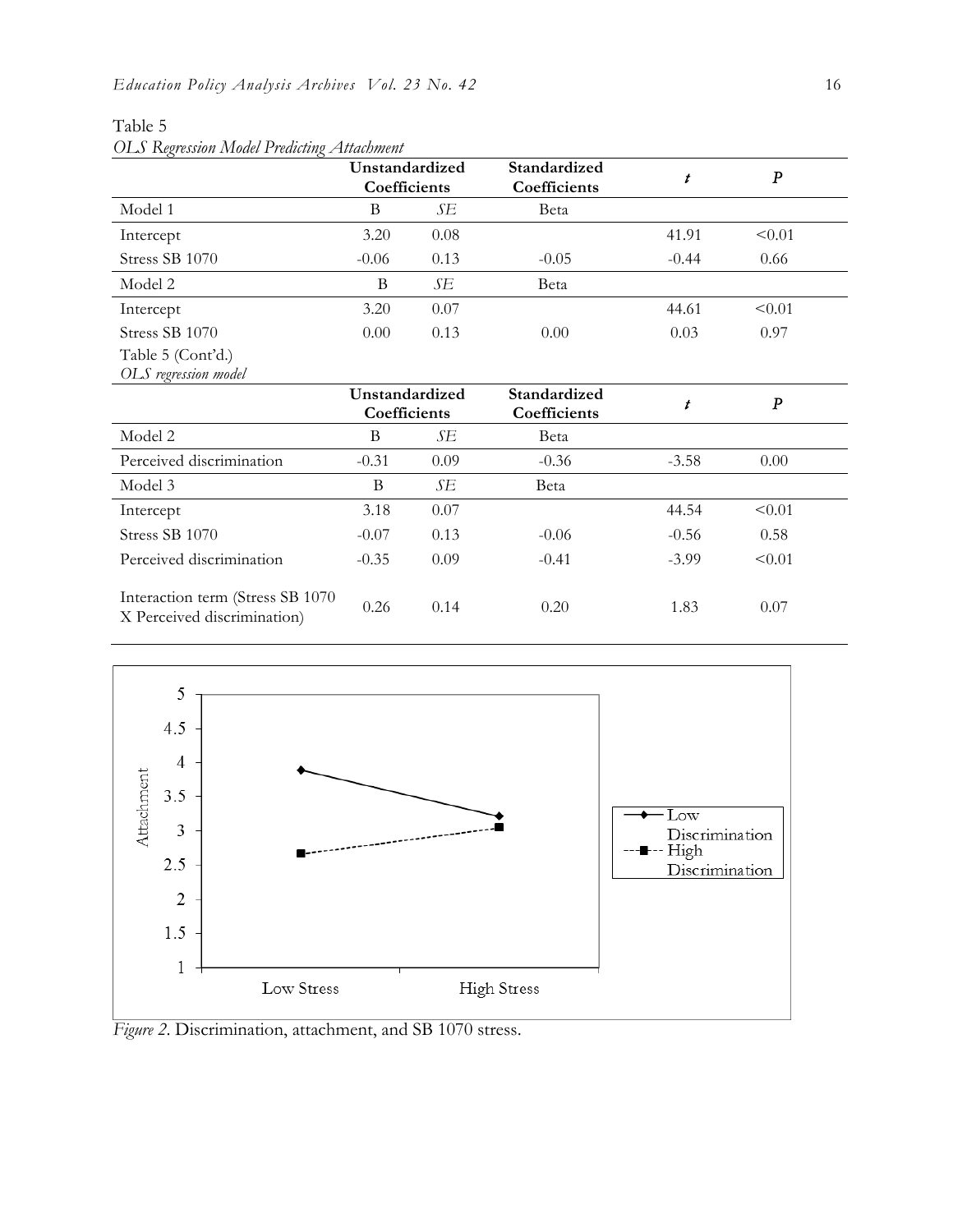## **Discussion**

Among several inquiries, this study investigates the impacts of various factors on the acculturative stress of Mexican American high school students. Specifically, our first question is: Are perceived discrimination, acculturation, racial phenotype, familiarity with SB 1070, and stress associated with SB 1070 related to acculturative stress? Our findings that discrimination, acculturation, and familiarity with SB 1070 are, indeed, related to acculturative stress suggests that Mexican American students' awareness of public policies and the stress associated with said policies should be included in examinations of the acculturative process of students, particularly in contentious contexts. In the present case, such a context exists. Arizona's SB 1070 was only one of several legislative acts passed from 2004 to 2010 that were of concern to the state's Mexican heritage population (Campbell, 2011). Although SB 1070 did not, ostensibly, direct its focus on American citizens of Mexican ethnicity, the findings of this work support Provine's (2010) claim that SB 1070's effects are felt by Mexican Americans.

Given that previous work has identified perceptions of discrimination by Mexican American youth (Portes & Rumbaut, 2001; Romero & Roberts, 2003; Rumbaut, 1994; Stone & Han, 2005), we highlight perceived discrimination and ask: Does perceived discrimination moderate the effects of acculturative stress on stress associated with SB 1070? We find that the greater the perceptions of discrimination, the greater the acculturative stress. However, these occur simultaneously with a lowering of the saliency of SB 1070 stress. This negative relationship may be the product of the political environment within which these students live. As noted above, SB 1070 did not appear in a legislative vacuum. Several other policies were enacted by the state that concerned people of Mexican heritage. Although in need of further investigation, we postulate that for those Mexican American students who are already aware of discrimination, SB 1070 acts as only one of several discriminatory state actions. Thus, even if SB 1070 had not been enacted, enough other discriminatory laws would still exist to impact the students' acculturative stress.

Our finding of the positive relationship between perceived discrimination and acculturative stress is further investigated in this study by asking: What is the relationship between perceived discrimination, along with acculturation, ethnic identity, and racial phenotype and school grades? Although school grades are self-reported in this study and there are indeed concerns with the validity of self-report data, there is evidence that self-reporting grades is a viable alternative when actual grades are not available (Crockett, Schulenberg, & Peterson, 1987). While it is unfortunate that Mexican American students' skin color would be negatively associated with their grades, there is a clear benefit to maintaining cultural ties via language—a factor that can at the very least mitigate the negative social effects of racial phenotype. Notably, ethnic identity was *not* associated with grades as has been the case in prior research; however, scholars have argued that the conceptualization of ethnic identity has "focused on cultural features" and "paid little attention to how ethnic identity is affected by racialization processes" (Quintana & Scull, 2009, p. 87). Quintana and Scull assert that Phinney's (1992) and Umaña-Taylor, Yazejian, and Bámaca-Gómez's (2004) ethnic identity measures exclude "items specific to discrimination and racism that Latino youth experience" (Quintana & Scull, 2009, p. 87). Indeed, in the present study, in-group ethnic identity was moderately correlated with Spanish language maintenance,  $(r = .42, p < .01)$ . Considered together with the findings related to skin color and perceived discrimination, the present study supports Quintana and Scull's assertion regarding the saliency of items related to both discrimination and racism that Latino youth experience in the conceptualization of ethnic identity.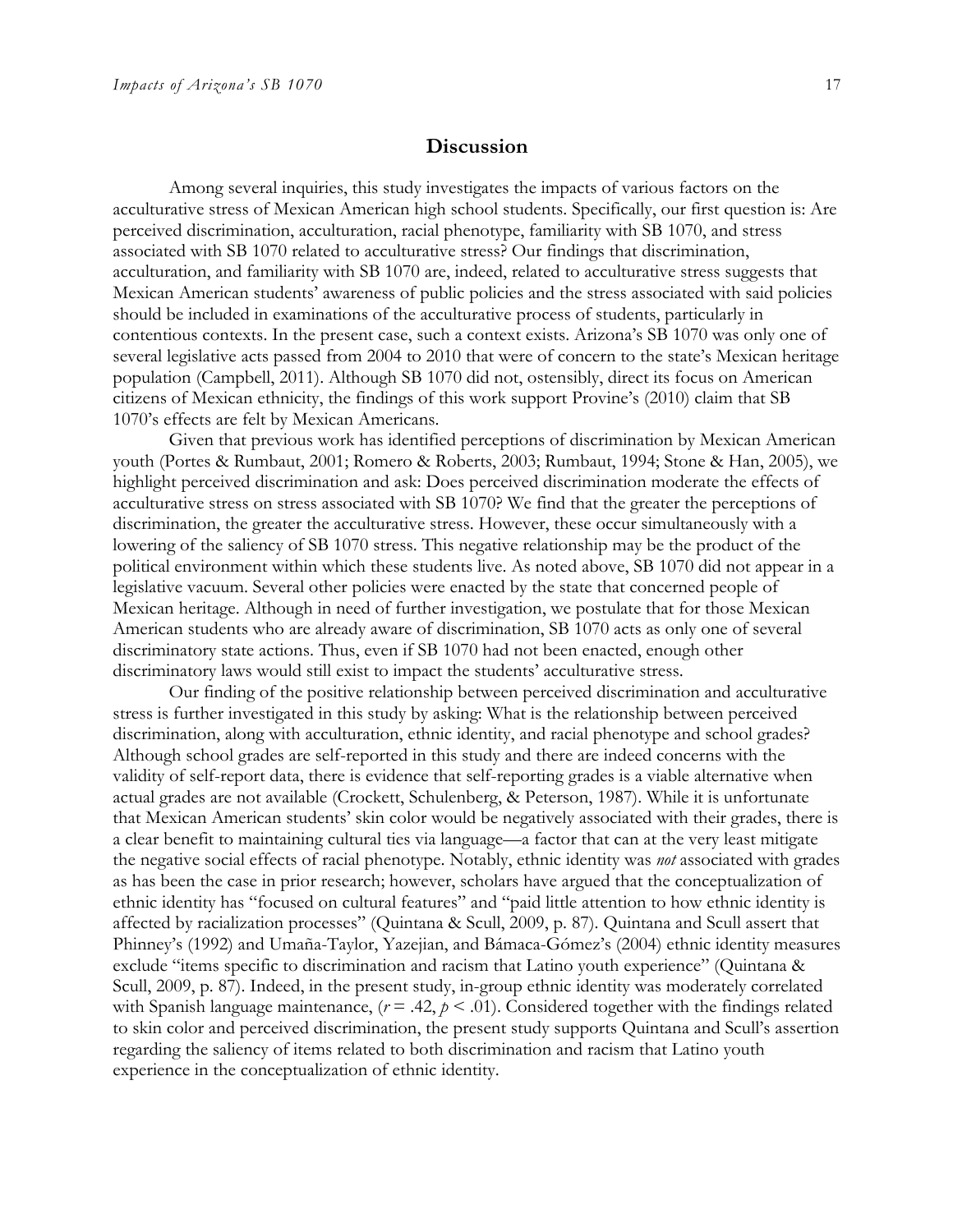Finally, we ask the two-part question: Is stress from SB 1070 associated with attachment to school? Does perceived discrimination moderate the effects of stress from SB 1070 on attachment to school? While we find no relation of SB1070 stress to school attachment, this relationship is moderated by perceived discrimination such that Mexican American students who have lower levels of perceived discrimination report lower attachment to school when SB 1070 stress increases. This suggests that students' attachment to school may be compromised by the effects of legislation. In other words, even when students may not perceive discrimination, attachment is vulnerable in the face of discriminatory policy.

#### **Conclusion**

The failure of K-12 schools to work equitably for Mexican American students has been *persistent*, *pervasive* and *disproportionate* when compared to white students (Valencia, 2011). As Stone and Han (2005) remind, studies seeking to address such issues must include the impact of both proximate environments and larger socio-cultural contexts due to their associations to school performance. Added to these must be investigations of legislation that negatively influences the schooling of Mexican Americans within the context of their unequal educational outcomes. Gándara and Contreras (2009) describe this context as an *education crisis* that "is the result of circumstances encountered in this country" (p. 3). Findings here show that for Mexican American high school students in Arizona, SB 1070 is a circumstance that contributes to the crisis. By impacting their acculturative stress, legislation has further upset an already precarious schooling experience for Mexican American students.

While this work offers quantitative findings, further research needs to qualitatively investigate how legislation such as SB 1070 impacts students' day-to-day experiences in school. In addition, voices of teachers and counselors must be heard to offer a holistic understanding of these impacts. Studies that make transparent the often unconscious or dysconscious (King, 1997) discrimination found both within and outside of schools need to inform attempts to improve K-12 schooling for Mexican American students and others similarly situated. It is essential that this information, if it is to have impact, be accessible to all those who may engage in actions that influence outcomes. Outside of schools, legislators have a duty to be cognizant of the bearings of policies on schooling experiences. Within schools, teachers, counselors, school and district administrators must be mindful of how not just their actions but the actions of other social actors (i.e. politicians) influence their daily work.

## **References**

- Alva, S., & de los Reyes, R. (1999). Psychosocial stress, internalized symptoms, and the academic achievement of Hispanic adolescents. *Journal of Adolescent Research, 14*(3), 343-358. http://dx.doi.org/10.1177/0743558499143004
- Arizona Department of Education. (2012). Health and nutrition services. Percentage of children approved for free or reduced-price lunches. School year 2012. Retrieved from http://www.azed.gov/health-nutrition/frpercentages/
- Arizona Department of Education. (2013). Annual report of the Superintendent of Public Instruction, Volume 1, Fiscal year 2011-2012. Retrieved from http://www.azed.gov/superintendent/files/2013/04/2011-2012-volume-1.pdf
- Arizona HB 2162, 49<sup>th</sup> Leg., 2<sup>nd</sup> Sess. (2010). Retrieved from http://www.azgovernor.gov/dms/upload/HB\_2162Signed.pdf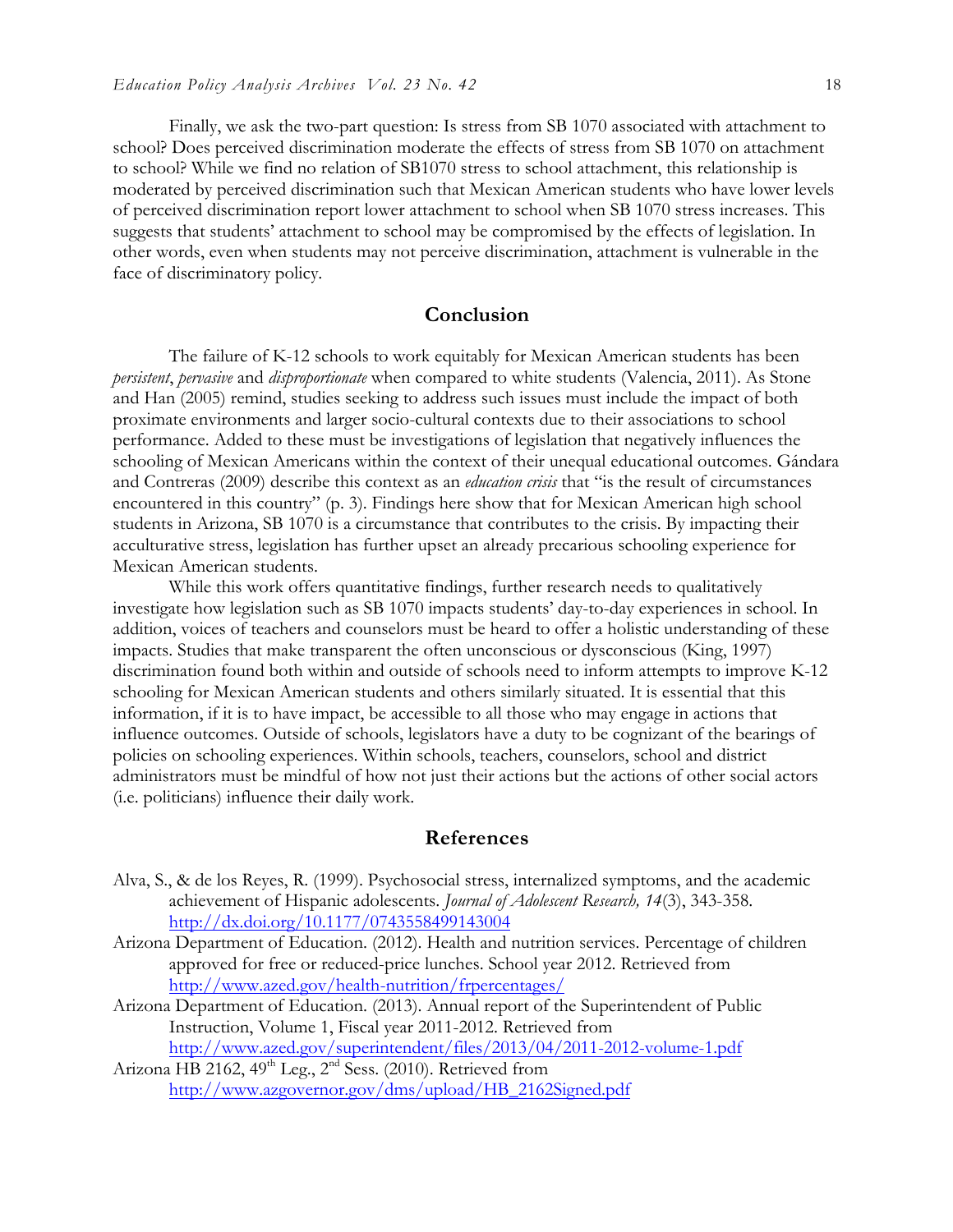- Arizona v. United States, 132 S. Ct. 2492, 567 U.S., 183 L. Ed. 2d 351 (2012).
- AZ Rev Stat § 15-752 (through 1st Reg Sess 51st Leg. 2013).
- Az. Const., art. VII, § 2(c). Retrieved from http://azmemory.azlibrary.gov/cdm/ref/collection/archgov/id/149
- Benner, A., & Graham, S. (2011). Latino adolescents' experiences of discrimination across the first two years of high school: Correlates and influences on educational outcomes. *Child Development, 82*(2), 508-519. http://dx.doi.org/10.1111/j.1467-8624.2010.01524.x
- Born, D. (1970). Psychological adaptation and development under acculturative stress: Toward a general model. *Social Science and Medicine, 3*(4), 529-547. http://dx.doi.org/10.1016/00377856(70)90025-9
- Campbell, K. (2011). The road to SB 1070: How Arizona became ground zero for the immigrant rights' movement and the continuing struggle for Latino civil rights in America. *Harvard Latino Law Review, 14*, 1-21.
- Cashman, H. (2009). The dynamics of Spanish maintenance and shift in Arizona: Ethnolinguistic vitality, language panic and language pride. *Spanish in Context, 6*(1), 43-68. http://dx.doi.org/10.1075/sic.6.1.04cas
- Castro, R. (2011). Xenomorph!!: Indians, Latina/os, and the alien morphology of Arizona Senate Bill 1070. *Harvard Civil Rights-Civil Liberties Law Review, 46,* 1-12.
- Chin, G., Byrne Hessick, C., & Miller, M. (2012). Arizona Senate Bill 1070: Politics through immigration law. In O. Santa Ana & C. González de Bustamante (Eds.), *Arizona firestorm: Global immigration realities, national media, and provincial politics* (pp. 73-95). Lanham, MD: Rowman & Littlefield.
- Clark, R., Coleman, A., & Novak, J. (2004). Brief report: Initial psychometric properties of the everyday discrimination scale in Black adolescents. *Journal of Adolescence, 27*(3), 363-368.
- Conchas, G. (2001). Structuring failure and success: Understanding the variability in Latino school engagement. *Harvard Educational Review, 71*(3), 475-504. http://dx.doi.org/10.1016/j.adolescence.2003.09.004
- Crockett, L., Schulenberg, J., & Petersen, A. (1987). Congruence between objective and self- report data in a sample of young adolescents. *Journal of Adolescent Research, 2*(4), 383-392. http://dx.doi.org/10.1177/074355488724006
- Díaz, J. (2005). School attachment among Latino youth in rural Minnesota. *Hispanic Journal of Behavioral Sciences, 27*, 3, 300-318. http://dx.doi.org/10.1177/0739986305276746
- Dion, K., & Kawakami, K. (1996). Ethnicity and perceived discrimination in Toronto: Another look at the personal/group discrimination discrepancy. *Canadian Journal of Behavioural Science, 28*(3), 203-213. http://dx.doi.org/10.1037/0008-400X.28.3.203
- Dworkin, A. (1987). *Teacher burnout in the public schools: Structural causes and consequences for children.* Albany, NY: State University of New York Press.
- Edwards, L., & Romero, A. (2008). Coping with discrimination among Mexican descent adolescents. *Hispanic Journal of Behavioral Sciences, 30*(1), 24-39. http://dx.doi.org/10.1177/0739986307311431
- Erkut, S., & Tracy, A. (2002). Predicting adolescent self-esteem from participation in school sports among Latino subgroups. *Hispanic Journal of Behavioral Sciences, 24*(4), 409-429. http://dx.doi.org/10.1177/0739986302238212
- Espinoza, G., Gonzales, N., & Fuligni, A. (2013). Daily school peer victimization experiences among Mexican-American adolescents: Associations with psychosocial, physical and school adjustment. *Journal of Youth and Adolescence, 42*(12), 1775-1788. http://dx.doi.org/10.1007/s10964-012-9874-4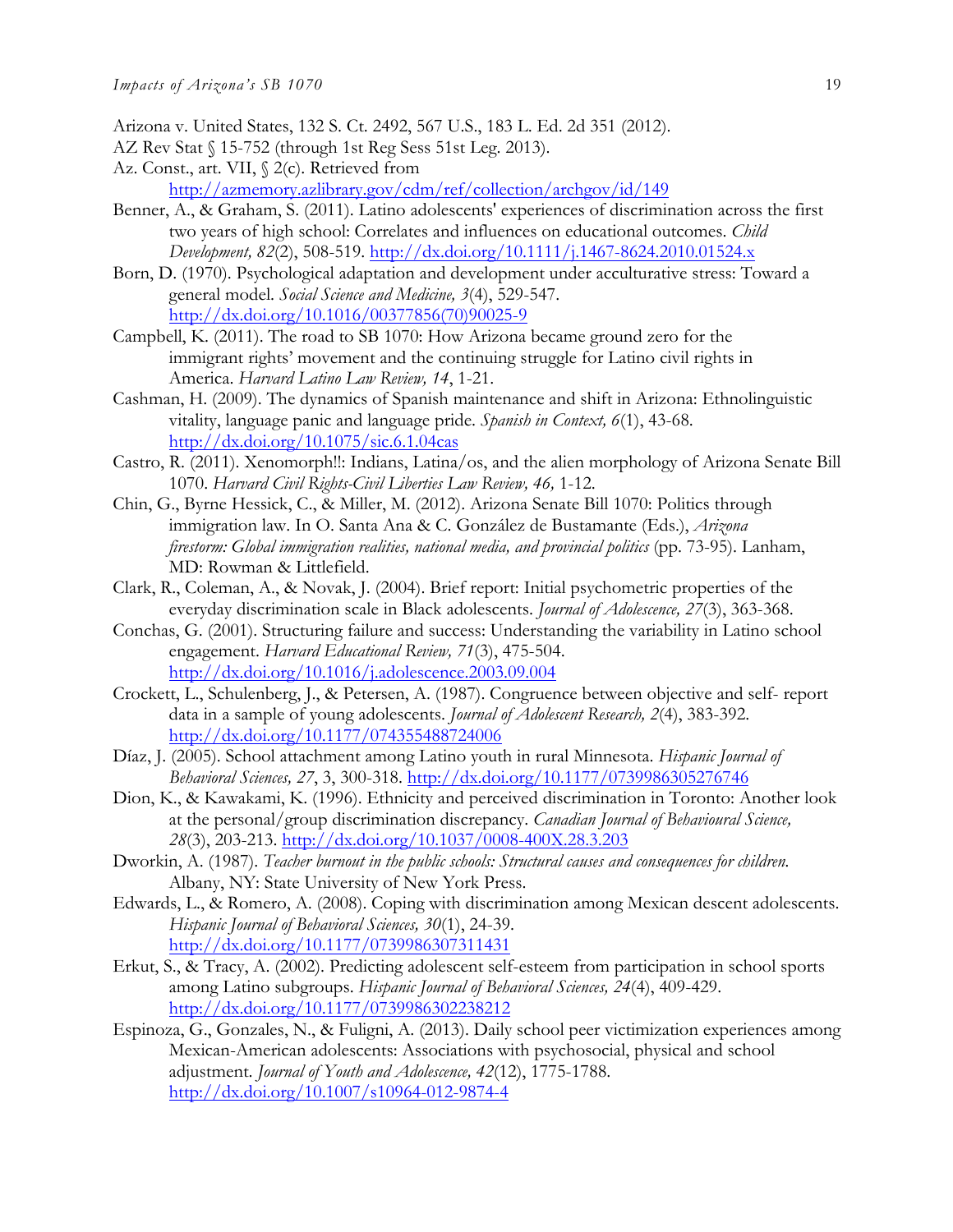- Gándara, P., & Contreras, F. (2009). *The Latino education crisis: The consequences of failed social policies*. Cambridge, MA: Harvard University Press.
- Goff, J. (1967). William T. Howell and the Howell Code of Arizona. *The American Journal of Legal History, 11*(3), 221-233. http://dx.doi.org/10.2307/844009
- Griner Hill, L., & Werner, N. (2006). Affiliative motivation, school attachment, and aggression in school. *Psychology in the Schools, 43*(2), 231-246. http://dx.doi.org/10.1002/pits.20140
- Graham v. Richardson, 403 U.S. 365 (1971). Retrieved from http://caselaw.lp.findlaw.com/scripts/getcase.pl?court=us&vol=403&invol=365
- Hardaway, R. (1986). Unlawful love: A history of Arizona's miscegenation law. *The Journal of Arizona History, 27*(4), 377-390.
- Hirschi, T. (1969). *Causes of delinquency*. Berkeley, CA: University of California Press.
- Huynh, V., & Fuligni, A. (2010). Discrimination hurts: The academic, psychological, and physical well-being of adolescents. *Journal of Research on Adolescence, 20*(4), 916-941. http://dx.doi.org/10.1111/j.1532-7795.2010.00670.x
- King, J. (1997). Dysconscious racism: The cultural politics of critiquing ideology and identity. In R. Delgado & J. Stefancic (Eds.), *Critical white studies: Looking behind the mirror* (pp. 640- 641). Philadelphia, PA: Temple University Press.
- LeCroy, C., & Krysik, J. (2008). Predictors of academic achievement and school attachment among Hispanic adolescents. *Children and Schools, 30*(4), 197-209. http://dx.doi.org/10.1093/cs/30.4.197
- López, D., & Stanton-Salazar, R. (2001). Mexican Americans: A second generation at risk. InR. Rumbaut & A. Portes (Eds.), *Ethnicities: Children of immigrants in America* (pp. 57-90). Berkeley, CA: University of California Press.
- Mena, F., Padilla, A., & Maldonado, M. (1987). Acculturative stress and specific coping strategiesamong immigrant and later generation college students. *Hispanic Journal of Behavioral Science, 9*(2), 207-225. http://dx.doi.org/10.1177/07399863870092006
- Meyer, I. (2003). Prejudice, social stress, and mental health in lesbian, gay, and bisexual populations: Conceptual issues and research evidence. *Psychological Bulletin, 129*(5), 674-697.
- Michelson, M. (2001). The effect of national mood on Mexican American political opinion. *Hispanic Journal of Behavioral Sciences, 23*(1), 57-70. http://dx.doi.org/10.1037/0033-2909.129.5.674
- Ochoa O'Leary, A., & Romero, A. (2011). Chicana/o students respond to Arizona's anti-ethnic studies bill, SB 1108: Civic engagement, ethnic identity, well-being. *Aztlán: A Journal of Chicano Studies, 36*(1), 9-36.
- Orozco, R. (2012). Racism and power: Arizona politicians' use of the discourse of anti-Americanism against Mexican American Studies. *Hispanic Journal of Behavioral Sciences, 34*(1), 43-60. http://dx.doi.org/10.1177/0739986311430209
- Padilla, A. (1980). The role of cultural awareness and ethnic loyalty in acculturation. In A. Padilla (Ed.), *Acculturation: Theory, models and some new findings* (pp. 47-84). Boulder, CO: Westview.
- Padilla, A., Wagatsuma, Y., & Lindholm, K. (1985). Acculturation and personality as predictors of stress in Japanese and Japanese-Americans. *The Journal of SocialPsychology, 125*(3), 295-305.
- Pew Hispanic Center. (2007). *2007 National survey of Latinos: As illegal immigration issue heats up, Hispanics feel a chill*. Washington, DC: Pew Hispanic Center. Retrieved from http://pewhispanic.org/files/reports/84.pdf
- Phinney, J. (1992). The multigroup ethnic identity measure: A new scale for use with diverse groups. *Journal of Adolescent Research, 7*(2), 156-176. http://dx.doi.org/10.1177/074355489272003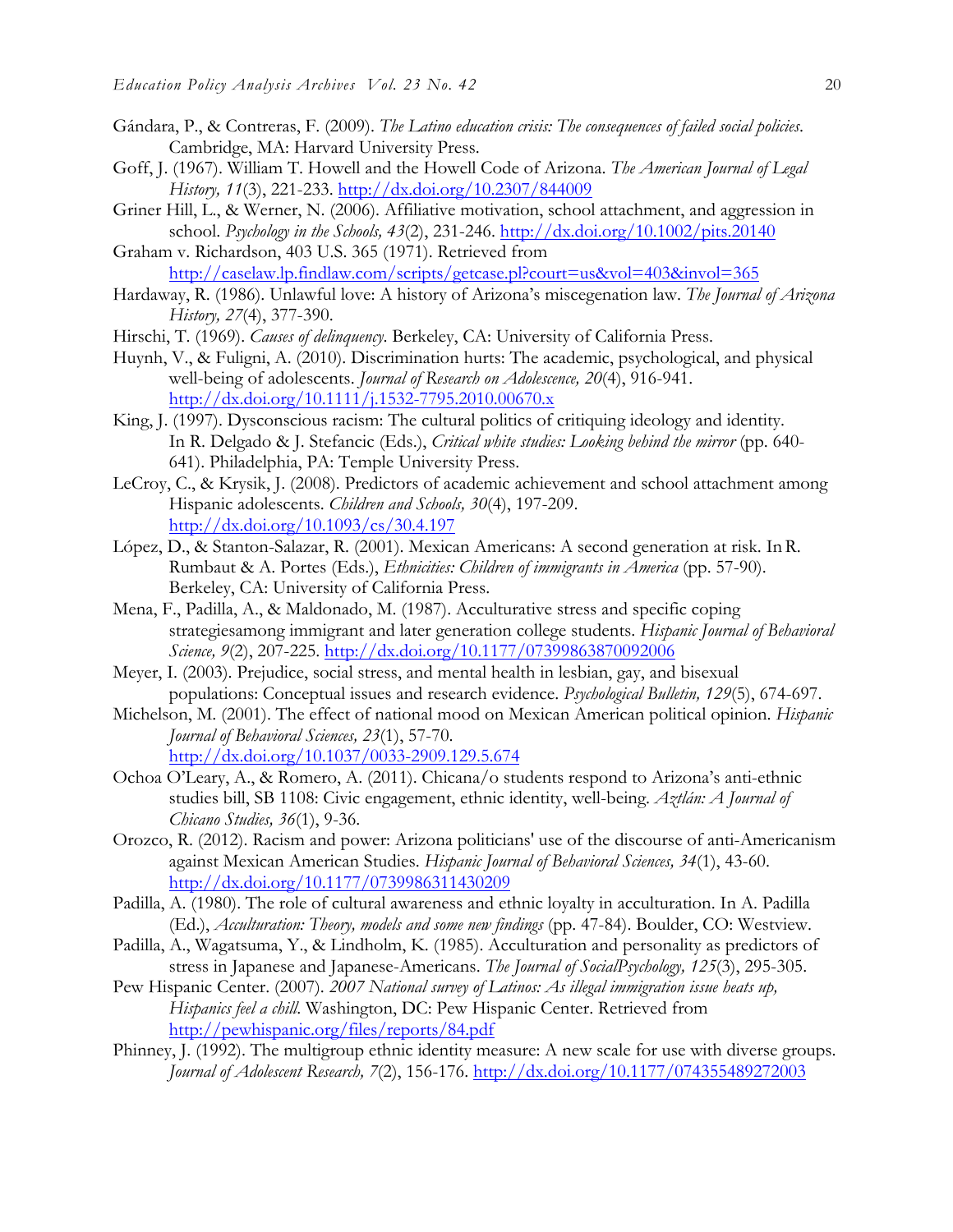- Portes, A., & Rumbaut, R. (2001). *Legacies: The story of the immigrant second generation*. New York, NY: Russell Sage Foundation.
- Provine, D. (2010). Arizona's new anti-immigrant law and federal immigration reform. *Voicesof Mexico: Special section Arizona's SB 1070* (pp. 98-102). Retrieved fromhttp://nacts.asu.edu/sites/default/files/documents/projects/The Cascading Effe of SB1070 An Overview\_1.pdf
- Quintana, S., & Scull, N. (2009). Latino ethnic identity. In F. Villarruel, G. Carlo, J. Grau, M. Azmitia, N. Cabrera, & T. Chahin (Eds.), *Handbook of U.S. Latino psychology: Development and community-based perpectives* (pp. 81-98). Thousand Oaks, CA: Sage.
- Redfield, R., Linton, R., & Herskovits, M. (1936). Memorandum for the study of acculturation. *American Anthropologist, 38*(1), 149-152. http://dx.doi.org/10.1525/aa.1936.38.1.02a00330
- Rios-Aguilar, C., González-Canche, M., & Moll, L. (2010). A study of Arizona's teachers of English language learners. UCLA Civil Rights Project/Proyecto Derechos Civiles.
- Romero, A., & Roberts, R. (2003). Stress within a bicultural context for adolescents of Mexican descent. *Cultural Diversity and Ethnic Minority Psychology, 9*(2), 171-184. http://dx.doi.org/10.1037/1099-9809.9.2.171
- Romero, M. (2006). Racial profiling and immigration law enforcement: Rounding up of usual suspects in the Latino community. *Critical Sociology, 32*(2-3), 447-473. http://dx.doi.org/10.1163/156916306777835376
- Rumbaut, R. (1994). The crucible within: Ethnic identity, self-esteem, and segmented assimilation among children of immigrants. *International Migration Review, 28*(4), 748-794. http://dx.doi.org/10.2307/2547157
- Stone, S., & Han, M. (2005). Perceived school environments, perceived discrimination, and school performance among children of Mexican immigrants. *Children and Youth Services Review, 27*(1), 51-66. http://dx.doi.org/10.1016/j.childyouth.2004.08.011
- Suárez-Orozco, C., & Suárez-Orozco, M. (1995). *Transformations: Migration, family life, and achievement motivation among Latino adolescents.* Stanford, CA: Stanford University Press.
- Sue, D. (2010). *Microagressions in everyday life: Race, gender, and sexual orientation.* Hoboken, NJ: Wiley.
- Umaña-Taylor, A., Yazedjian, A., & Bámaca-Gómez, M. (2004). Developing the ethnic identity scale using Ericksonian and social identity perspectives. *Identity: An International Journal of Theory and Research, 4*(1), 9-38.
- United States v. Montero-Camargo, 208 F.3d 1122, (9<sup>th</sup> Cir. 2000). Retrieved from http://caselaw.lp.findlaw.com/scripts/getcase.pl?navby=search&case=/data2/circs/9th/95 0643v2.html
- U.S. Department of Education. (2014). *Digest of education statistics 2013, table 204.20. Number and percentage of public school students participating in programs for English language learners, by state: Selected years, 2002-03 through 2011-12*. Retrieved from http://nces.ed.gov/programs/digest/d13/tables/dt13\_204.20.asp
- Valencia, R. (2011). The plight of Chicano students: An overview of schooling conditions and outcomes. In R. Valencia (Ed.), *Chicano school failure and success: Past, present, and future* (pp. 3-41). New York, NY: Routledge.
- Williams, C., & Berry, J. (1991). Primary prevention of acculturative stress among refugees: Application of psychological theory and practice. *American Psychologist, 46*, 632-641. http://dx.doi.org/10.1037/0003-066X.46.6.632
- Yniquez v. Arizonans for Official English, 69 F.3d 920, 949 (9<sup>th</sup> Cir. 1995). Retrieved from http://caselaw.findlaw.com/us-9th-circuit/1014971.html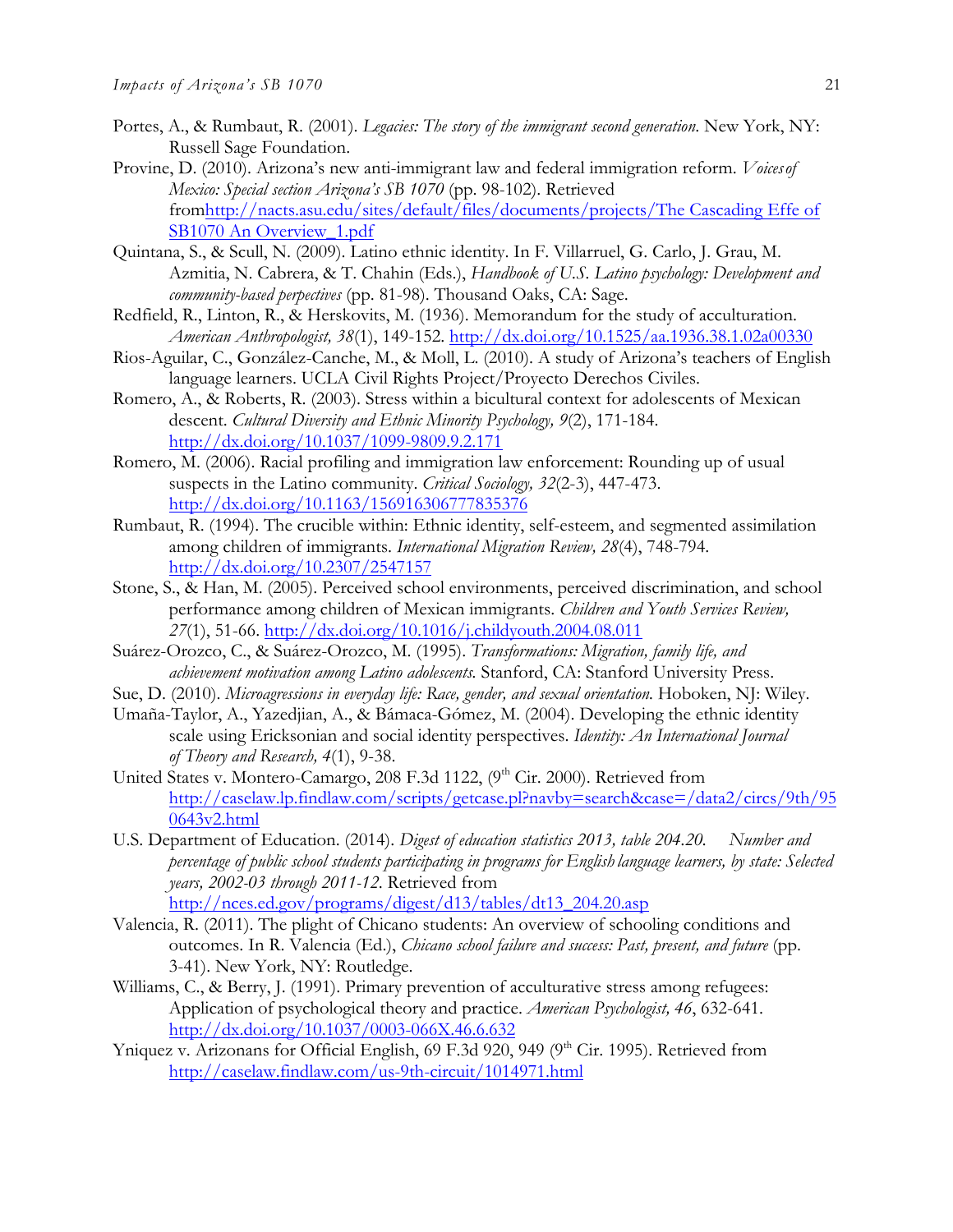- Young, J., Lakin, J., Courtney, R, & Martiniello, M. (2012). *Advancing the quality and equity of education for Latino students: A white paper*. Research Report: ETS RR-12-01. Princeton, NJ: ETS.
- Watkins, H. (2007, November). The right to vote of persons under guardianship limited orotherwise. *Arizona Attorney*, 34-45. Retrieved from http://www.myazbar.org/azattorney/pdf\_articles/1107voting.pdf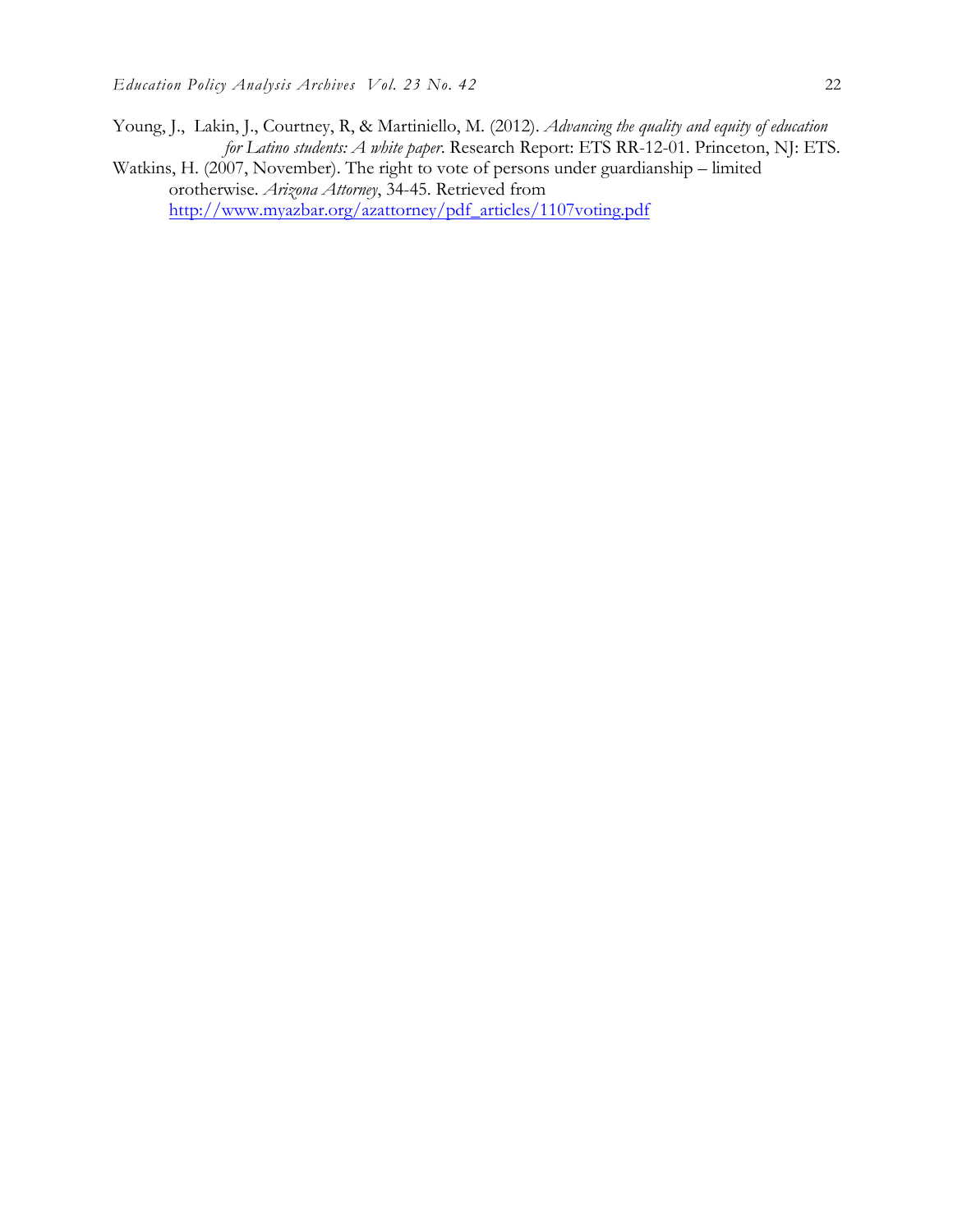## **About the Author**

### **Richard Orozco**

University of Arizona raorozco@email.arizona.edu

Richard Orozco is an Assistant Professor of Secondary Education. His research interests include the educational experiences of Mexican Americans; in particular, the analysis of discourses concerning Mexican American schooling.

### **Francesca López**

University of Arizona

falopez@email.arizona.edu

Francesca López is an associate professor in the Educational Psychology department at the University of Arizona. Her research is focused on the ways educational settings inform Latino student identity and achievement.

# education policy analysis archives

Volume 23 Number 42 April 13th, 2015 ISSN 1068-2341

#### (cc)

SOME RIGHTS RESERVED Readers are free to copy, display, and distribute this article, as long as the work is attributed to the author(s) and **Education Policy Analysis Archives,** it is distributed for noncommercial purposes only, and no alteration or transformation is made in the work. More details of this Creative Commons license are available at

http://creativecommons.org/licenses/by-nc-sa/3.0/. All other uses must be approved by the author(s) or **EPAA**. **EPAA** is published by the Mary Lou Fulton Institute and Graduate School of Education at Arizona State University Articles are indexed in CIRC (Clasificación Integrada de Revistas Científicas, Spain), DIALNET (Spain), Directory of Open Access Journals, EBSCO Education Research Complete, ERIC, Education Full Text (H.W. Wilson), QUALIS A2 (Brazil), SCImago Journal Rank; SCOPUS, SOCOLAR (China).

Please contribute commentaries at http://epaa.info/wordpress/ and send errata notes to Gustavo E. Fischman fischman@asu.edu

**Join EPAA's Facebook community** at https://www.facebook.com/EPAAAAPE and **Twitter feed** @epaa\_aape.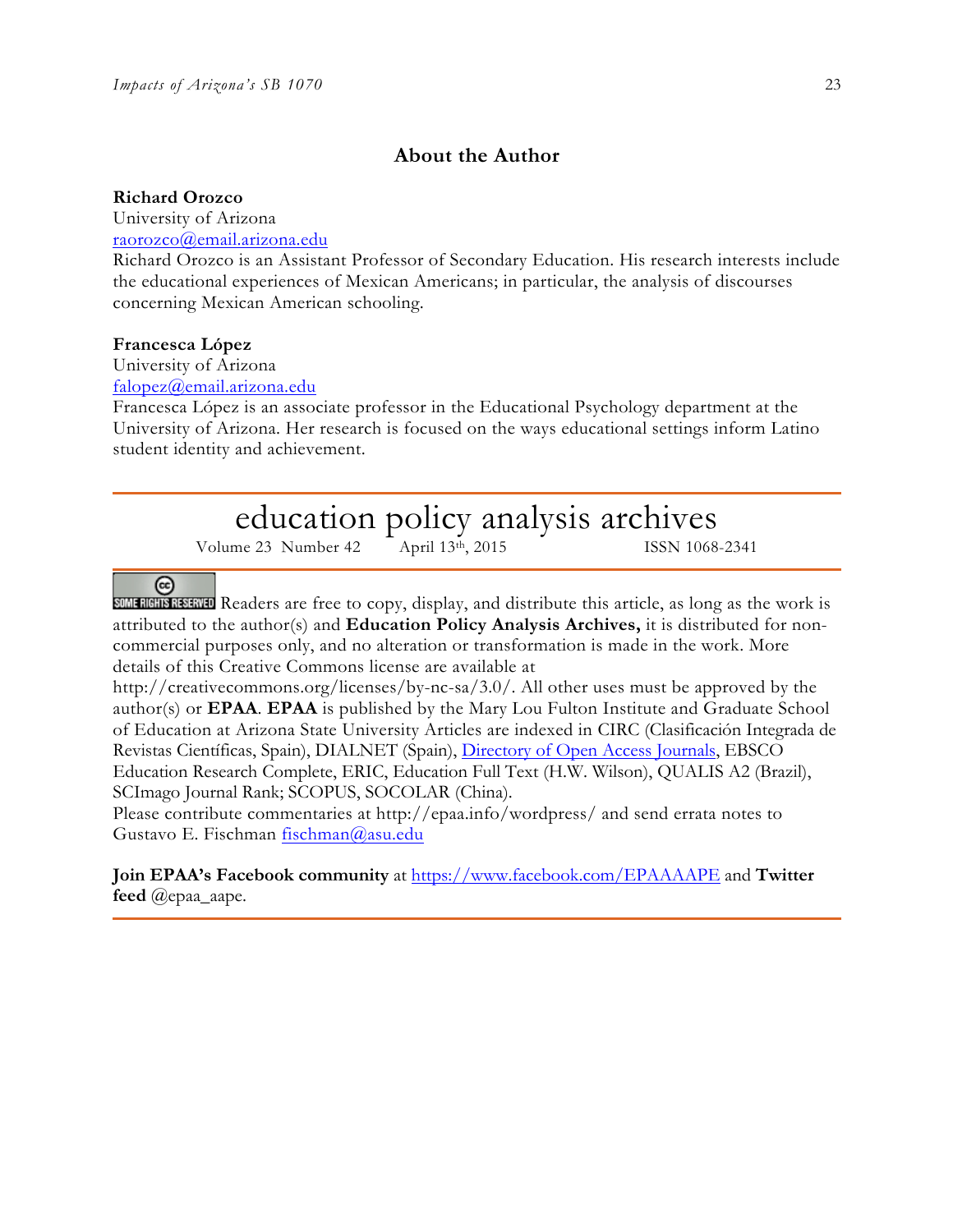## education policy analysis archives editorial board

Editor **Gustavo E. Fischman** (Arizona State University) Associate Editors: **Audrey Amrein-Beardsley** (Arizona State University), **Kevin Kinser** (State University of New York, Albany **Jeanne M. Powers** (Arizona State University)

**Jessica Allen** University of Colorado, Boulder **Jaekyung Lee** SUNY Buffalo **Gary Anderson** New York University **Christopher Lubienski** University of Illinois, Urbana-Champaign **Michael W. Apple** University of Wisconsin, Madison Champaign **Angela Arzubiaga** Arizona State University **Samuel R. Lucas** University of California, Berkeley **David C. Berliner** Arizona State University **Maria Martinez-Coslo** University of Texas, Arlington **Robert Bickel** Marshall University **William Mathis** University of Colorado, Boulder **Henry Braun** Boston College **Tristan McCowan** Institute of Education, London **Eric Camburn** University of Wisconsin, Madison **Michele S. Moses** University of Colorado, Boulder **Wendy C. Chi** Jefferson County Public Schools in Golden, Colorado **Julianne Moss** Deakin University **Casey Cobb** University of Connecticut **Sharon Nichols** University of Texas, San Antonio **Arnold Danzig** California State University, San Jose **Noga O'Connor** University of Iowa **Antonia Darder** Loyola Marymount University **João Paraskveva** University of Massachusetts, Dartmouth **Linda Darling-Hammond** Stanford University **Laurence Parker** University of Utah **Chad d'Entremont** Rennie Center for Education Research and Policy **Susan L. Robertson** Bristol University **John Diamond** Harvard University **John Rogers** University of California, Los Angeles **Tara Donahue** McREL International **A. G. Rud** Washington State University **Sherman Dorn** Arizona State University **Felicia C. Sanders** Institute of Education Sciences **Christopher Joseph Frey** Bowling Green State University **Melissa Lynn Freeman** Adams State College **Kimberly Scott** Arizona State University **Amy Garrett Dikkers** University of North Carolina Wilmington **Gene V Glass** Arizona State University **Maria Teresa Tatto** Michigan State University **Ronald Glass** University of California, Santa Cruz **Larisa Warhol** Arizona State University **Harvey Goldstein** University of Bristol **Cally Waite** Social Science Research Council **Jacob P. K. Gross** University of Louisville **John Weathers** University of Colorado, Colorado Springs **Eric M. Haas** WestEd **Kevin Welner** University of Colorado, Boulder **Kimberly Joy Howard** University of Southern California **Ed Wiley** University of Colorado, Boulder **Aimee Howley** Ohio University **Terrence G. Wiley** Center for Applied Linguistics **Craig Howley** Ohio University **John Willinsky** Stanford University

**Sarah Lubienski** University of Illinois, Urbana-

**Janelle Scott** University of California, Berkeley

**Dorothy Shipps** Baruch College/CUNY

**Steve Klees** University of Maryland **Kyo Yamashiro** Los Angeles Education Research Institute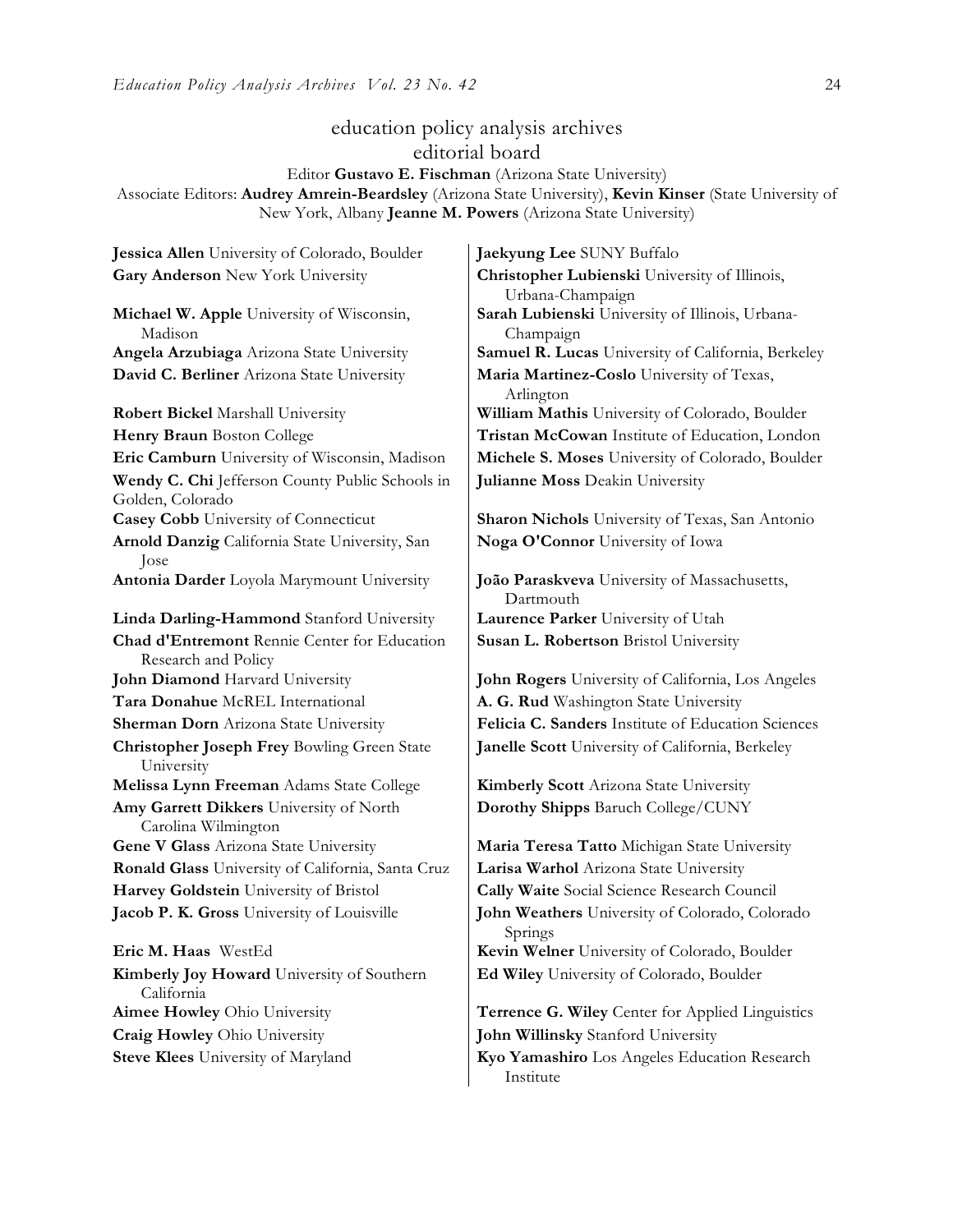# archivos analíticos de políticas educativas

consejo editorial

Editores: **Gustavo E. Fischman** (Arizona State University), **Jason Beech** (Universidad de San Andrés), **Alejandro Canales** (UNAM) y **Jesús Romero Morante** (Universidad de Cantabria)

**Armando Alcántara Santuario** IISUE, UNAM México

**Claudio Almonacid** University of Santiago, Chile **Imanol Ordorika** Instituto de Investigaciones

**Pilar Arnaiz Sánchez** Universidad de Murcia, España

**Xavier Besalú Costa** Universitat de Girona, España

**Jose Joaquin Brunner** Universidad Diego Portales, Chile

**Damián Canales Sánchez** Instituto Nacional para la Evaluación de la Educación, México

**María Caridad García** Universidad Católica del Norte, Chile

**Raimundo Cuesta Fernández** IES Fray Luis de León, España

**Marco Antonio Delgado Fuentes** Universidad Iberoamericana, México

**Inés Dussel** DIE**-**CINVESTAV, Mexico

**Rafael Feito Alonso** Universidad Complutense de Madrid. España

**Pedro Flores Crespo** Universidad Iberoamericana, México

**Verónica García Martínez** Universidad Juárez Autónoma de Tabasco, México

**Francisco F. García Pérez** Universidad de Sevilla, España

**Edna Luna Serrano** Universidad Autónoma de Baja California, México

**Alma Maldonado** DIE-CINVESTAV México

**Alejandro Márquez Jiménez** IISUE, UNAM México

**Jaume Martínez Bonafé**, Universitat de València, España

**José Felipe Martínez Fernández** University of California Los Angeles, Estados Unidos

**Fanni Muñoz** Pontificia Universidad Católica de Perú,

Economicas – UNAM, México

**Maria Cristina Parra Sandoval** Universidad de Zulia, Venezuela

**Miguel A. Pereyra** Universidad de Granada, España

**Monica Pini** Universidad Nacional de San Martín, Argentina

**Paula Razquin** Universidad de San Andrés, Argentina

**Ignacio Rivas Flores** Universidad de Málaga, España

**Daniel Schugurensky** Arizona State University, Estados Unidos

**Orlando Pulido Chaves** Instituto para la Investigacion Educativa y el Desarrollo Pedagogico IDEP

**José Gregorio Rodríguez** Universidad Nacional de Colombia

**Miriam Rodríguez Vargas** Universidad Autónoma de Tamaulipas, México

**Mario Rueda Beltrán** IISUE, UNAM México

**José Luis San Fabián Maroto** Universidad de Oviedo, España

**Yengny Marisol Silva Laya** Universidad Iberoamericana, México

**Aida Terrón Bañuelos** Universidad de Oviedo, España

**Jurjo Torres Santomé** Universidad de la Coruña, España

**Antoni Verger Planells** University of Barcelona, España

**Mario Yapu** Universidad Para la Investigación Estratégica, Bolivia